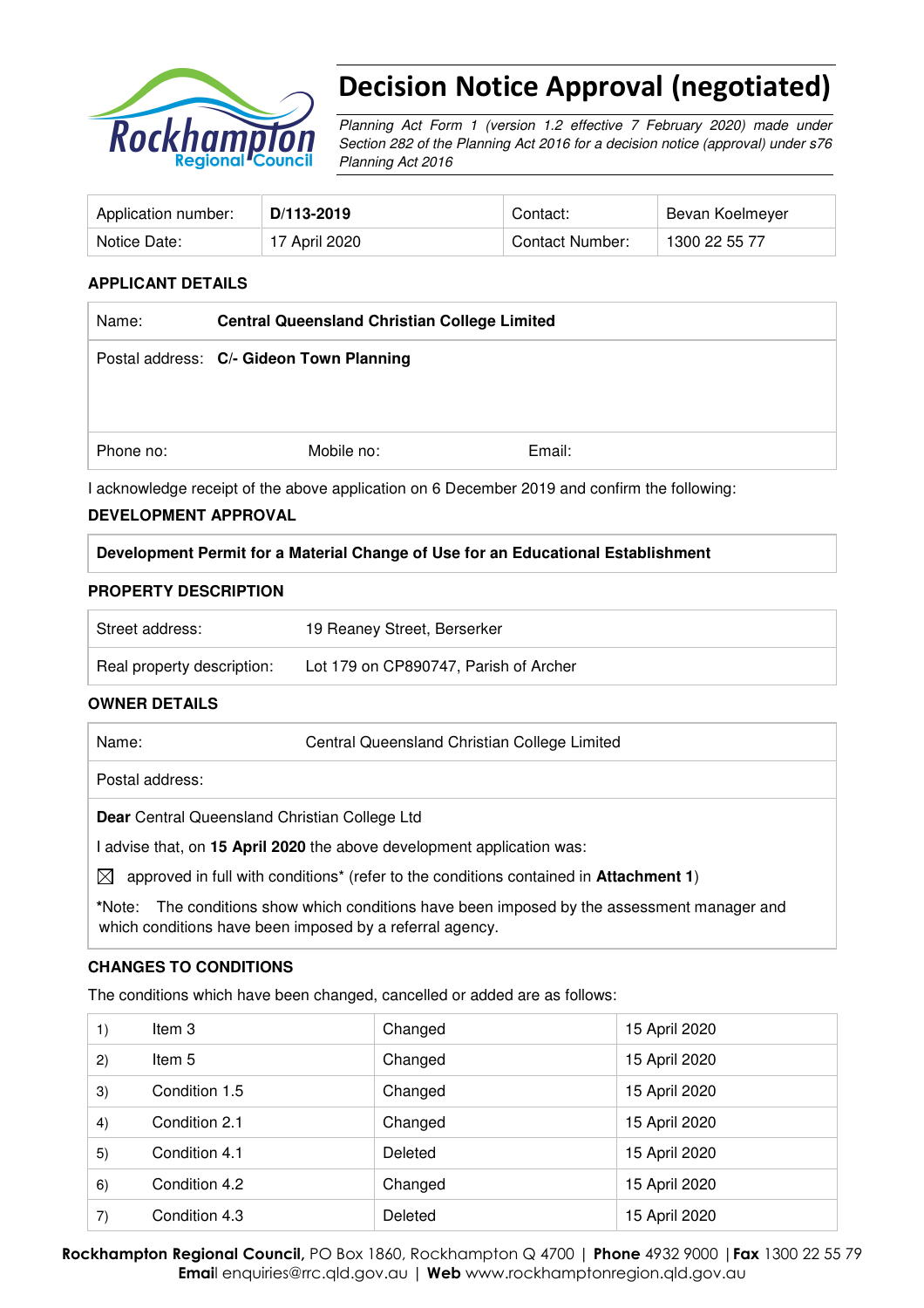| $\left 8\right>$ | Condition 5.5 | Addec | April 2020<br>15 |
|------------------|---------------|-------|------------------|
|                  |               |       | _____            |

# **1. DETAILS OF THE APPROVAL**

The following approvals are given:

|                                                                                                                                                                                                        | <b>Development</b><br><b>Permit</b> | <b>Preliminary</b><br>Approval |
|--------------------------------------------------------------------------------------------------------------------------------------------------------------------------------------------------------|-------------------------------------|--------------------------------|
| Development assessable under the planning scheme, superseded<br>planning scheme, a temporary local planning instrument, a master<br>plan or a preliminary approval which includes a variation approval | $\boxtimes$                         |                                |
| - Material change of use                                                                                                                                                                               |                                     |                                |

#### **2. CONDITIONS**

This approval is subject to the conditions in Attachment 1.

#### **3. FURTHER DEVELOPMENT PERMITS REQUIRED**

Please be advised that the following development permits are required to be obtained before the development can be carried out:

| Type of development permit required | Subject of the required development permit |
|-------------------------------------|--------------------------------------------|
| <b>Operational Works</b>            | <b>Access and Parking Works</b>            |
| Plumbing and Drainage Works         |                                            |
| <b>Building Works</b>               | <b>Demolition Works</b>                    |
|                                     | <b>Building Works</b>                      |

# **4. REFERRAL AGENCIES**

The following Referral Agencies were activated by this application.

| For an application involving                                                                                                                                                 | Name of<br>agency                    | Role of<br><b>Agency</b> | <b>Contact Details</b>                               |
|------------------------------------------------------------------------------------------------------------------------------------------------------------------------------|--------------------------------------|--------------------------|------------------------------------------------------|
| STATE TRANSPORT INFRASTRUCTURE (State Transport Corridors and Future State Transport<br>Corridors)                                                                           |                                      |                          |                                                      |
| Schedule 10, Part 9, Division 4, Subdivision 2, Table 4 – Material change of use of premises near a State<br>transport corridor or that is a future State transport corridor |                                      |                          |                                                      |
| Development application for a material                                                                                                                                       | The chief                            | Concurrence              | In person:                                           |
| change of use, other than an excluded<br>material change of use, that is assessable<br>development under a local categorising<br>instrument, if all or part of the premises- | executive of<br>the<br>department in |                          | Level 2, 209 Bolsover<br>Street, Rockhampton<br>City |
| (a) are within 25m of a State transport<br>corridor; or                                                                                                                      | which the<br>Planning                |                          | Online lodgement using<br>MyDAS2:                    |
| (b) are a future State transport corridor; or                                                                                                                                | Act 2016 is<br>administered:         |                          | https://prod2.dev-<br>assess.qld.gov.au/suite/       |
| $(c)$ are-                                                                                                                                                                   |                                      |                          | Email:                                               |
| (i) adjacent to a road that intersects with a<br>State-controlled road; and                                                                                                  | Department of<br>State               |                          | RockhamptonSARA@ds<br>dmip.qld.gov.au                |
| (ii) within 100m of the intersection                                                                                                                                         | Development,                         |                          | Postal:                                              |
|                                                                                                                                                                              | Manufacturing,<br>Infrastructure     |                          | <b>PO Box 113</b>                                    |
|                                                                                                                                                                              | and Planning                         |                          | Rockhampton Qld 4700                                 |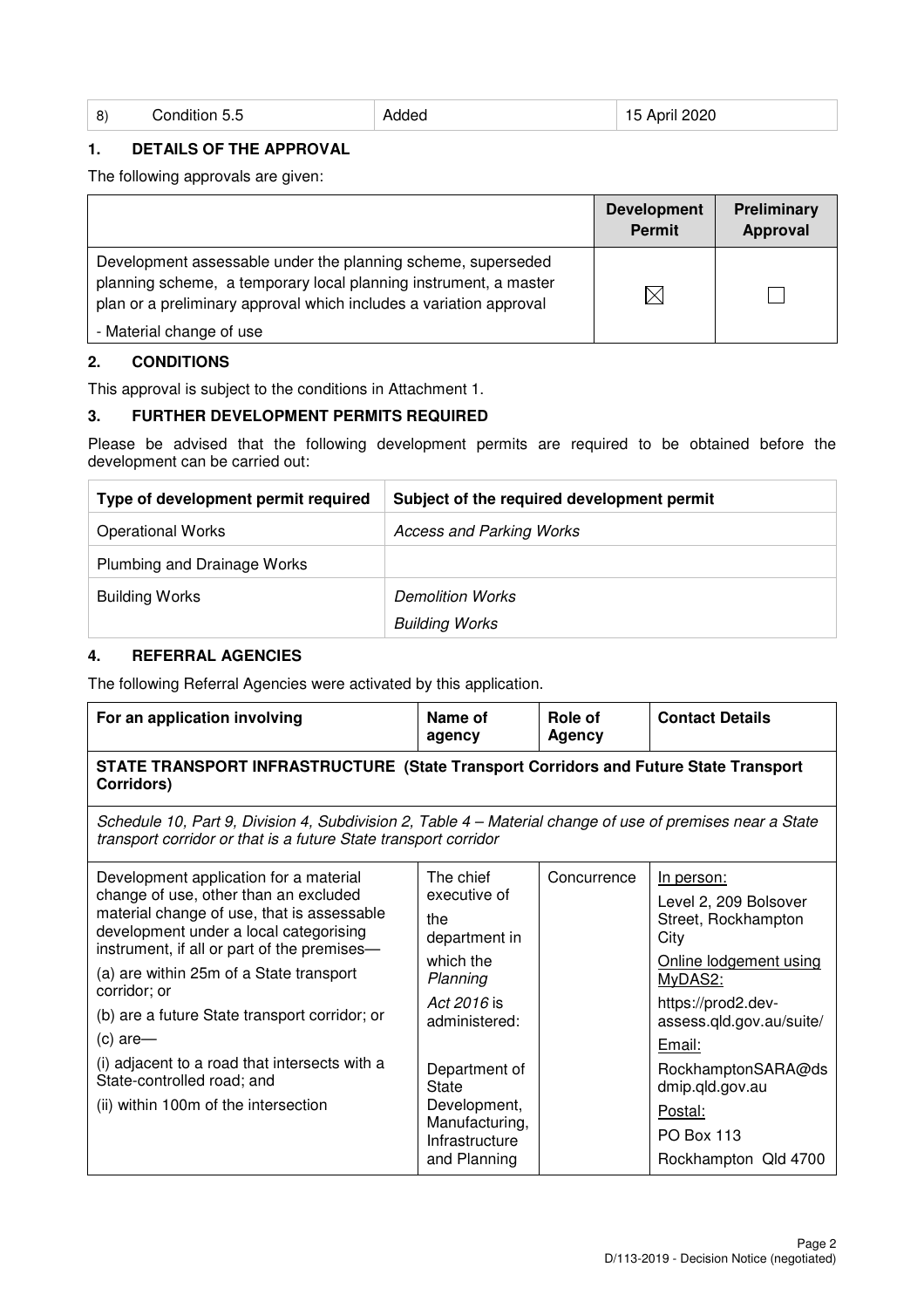#### **5. THE APPROVED PLANS**

#### **The approved development must be completed and maintained generally in accordance with the approved drawings and documents:**

| <b>Drawing/report title</b>          | <b>Prepared by</b>                       | Date             | <b>Reference</b><br>number | <b>Revision</b> |
|--------------------------------------|------------------------------------------|------------------|----------------------------|-----------------|
| Locality Plan                        | Design + Architecture                    | 31 March 2020    | SK-001                     | 11              |
| <b>Overall Site Plan</b>             | Design + Architecture                    | 9 March 2020     | SP-02                      | 2               |
| Proposed Site Plan                   | Design + Architecture                    | 9 March 2020     | $SP-04$                    | 2               |
| Floor Area Schedule                  | Design + Architecture                    | 31 March 2020    | SK-002                     | 11              |
| <b>Ground Floor Plan</b>             | Design + Architecture                    | 31 March 2020    | SK-003                     | 11              |
| Level 1 Floor Plan                   | Design + Architecture                    | 31 March 2020    | SK-004                     | 11              |
| <b>First Floor Areas</b>             | Design + Architecture                    | 31 March 2020    | SK-005                     | 11              |
| Elevations                           | Design + Architecture                    | 31 March 2020    | SK-006                     | 11              |
| Elevations                           | Design + Architecture                    | 31 March 2020    | SK-007                     | 11              |
| 3D Views                             | Design + Architecture                    | 31 March 2020    | SK-008                     | 11              |
| Stormwater Management Plan           | <b>McMurtrie Consulting</b><br>Engineers | 22 November 2019 | 036-19-20                  | A               |
| <b>Road Traffic Noise Assessment</b> | RoadPro Acoustics                        | 7 November 2019  | 1282R1-R0                  | 0               |

# **6. CURRENCY PERIOD FOR THE APPROVAL (s.85 of the Planning Act)**

The standard relevant periods stated in section 85 of Planning Act 20016 apply to each aspect of development in this approval, if not stated in the conditions of approval attached.

#### **7. STATEMENT OF REASONS**

| <b>Description of</b><br>the development | The proposed development is for a Material Change of Use for an Educational<br>Establishment                                                                                                                                                                                                                                                                    |  |  |
|------------------------------------------|-----------------------------------------------------------------------------------------------------------------------------------------------------------------------------------------------------------------------------------------------------------------------------------------------------------------------------------------------------------------|--|--|
| <b>Reasons for</b><br><b>Decision</b>    | The development is of a suitable height and scale, and incorporates appropriate<br>a)<br>boundary setbacks to maintain the amenity of the adjoining residential zone;                                                                                                                                                                                           |  |  |
|                                          | The development is not anticipated to increase the risk to people or property as<br>b)<br>a result of being located within a flood hazard area;                                                                                                                                                                                                                 |  |  |
|                                          | Assessment of the development against the relevant zone purpose, planning<br>C)<br>scheme codes and planning scheme policies demonstrates that the proposed<br>development will not cause significant adverse impacts on the surrounding<br>natural environment, built environment and infrastructure, community facilities,<br>or local character and amenity; |  |  |
|                                          | The proposed development does not compromise the relevant State Planning<br>d)<br><i>Policy</i> ; and                                                                                                                                                                                                                                                           |  |  |
|                                          | On balance, the application should be approved because the circumstances<br>e)<br>favour Council exercising its discretion to approve the application even though<br>the development does not comply with an aspect of the assessment<br>benchmarks.                                                                                                            |  |  |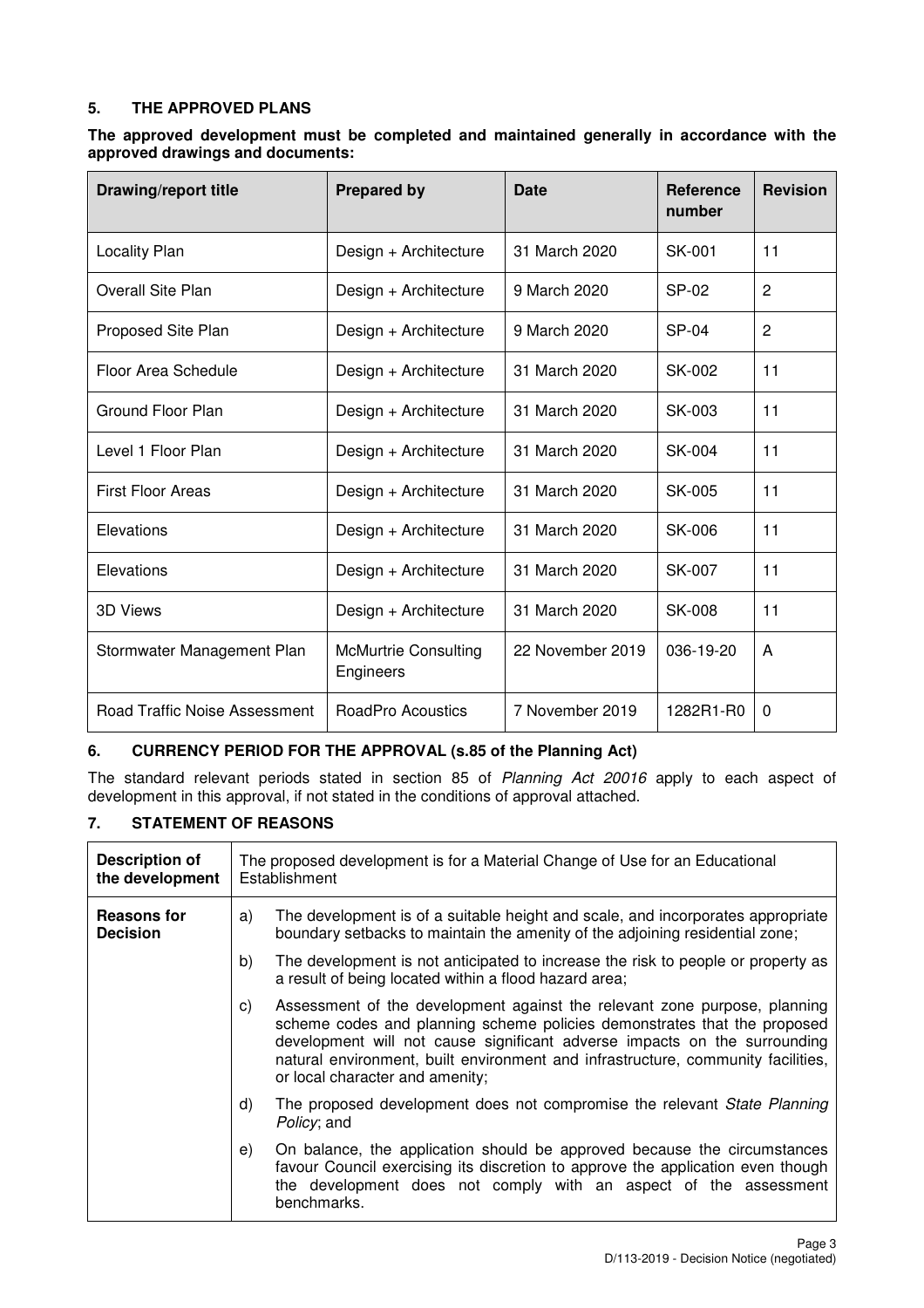| Assessment<br><b>Benchmarks</b>                    | The proposed development was assessed against the following assessment<br>benchmarks:                                                                  |                                                                                                                                                                                                                                                                                                                                                                                                                                                                                                                                                                                                  |  |  |
|----------------------------------------------------|--------------------------------------------------------------------------------------------------------------------------------------------------------|--------------------------------------------------------------------------------------------------------------------------------------------------------------------------------------------------------------------------------------------------------------------------------------------------------------------------------------------------------------------------------------------------------------------------------------------------------------------------------------------------------------------------------------------------------------------------------------------------|--|--|
|                                                    | Community Facilities Zone Code;<br>$\bullet$                                                                                                           |                                                                                                                                                                                                                                                                                                                                                                                                                                                                                                                                                                                                  |  |  |
|                                                    | Access, Parking and Transport Code;<br>٠                                                                                                               |                                                                                                                                                                                                                                                                                                                                                                                                                                                                                                                                                                                                  |  |  |
|                                                    | Landscape Code;<br>٠                                                                                                                                   |                                                                                                                                                                                                                                                                                                                                                                                                                                                                                                                                                                                                  |  |  |
|                                                    | ٠                                                                                                                                                      | Stormwater Management Code;                                                                                                                                                                                                                                                                                                                                                                                                                                                                                                                                                                      |  |  |
|                                                    | ٠                                                                                                                                                      | Waste Management Code;                                                                                                                                                                                                                                                                                                                                                                                                                                                                                                                                                                           |  |  |
|                                                    | ٠                                                                                                                                                      | Water and Sewer Code;                                                                                                                                                                                                                                                                                                                                                                                                                                                                                                                                                                            |  |  |
|                                                    | ٠                                                                                                                                                      | Acid Sulfate Soils Overlay Code;                                                                                                                                                                                                                                                                                                                                                                                                                                                                                                                                                                 |  |  |
|                                                    | ٠                                                                                                                                                      | Airport Environs Overlay Code;                                                                                                                                                                                                                                                                                                                                                                                                                                                                                                                                                                   |  |  |
|                                                    | ٠                                                                                                                                                      | Coastal Protection Overlay Code; and                                                                                                                                                                                                                                                                                                                                                                                                                                                                                                                                                             |  |  |
|                                                    | ٠                                                                                                                                                      | Flood Hazard Overlay Code.                                                                                                                                                                                                                                                                                                                                                                                                                                                                                                                                                                       |  |  |
| <b>Compliance with</b><br>assessment<br>benchmarks | The development was assessed against all of the assessment benchmarks listed<br>above and complies with all of these with the exceptions listed below. |                                                                                                                                                                                                                                                                                                                                                                                                                                                                                                                                                                                                  |  |  |
| <b>Assessment</b><br><b>Benchmark</b>              |                                                                                                                                                        | Reasons for the approval despite non-compliance with<br>benchmark                                                                                                                                                                                                                                                                                                                                                                                                                                                                                                                                |  |  |
|                                                    | Community<br><b>Facilities</b><br>Zone Code                                                                                                            | The proposal is of a height and scale that is commensurate with the<br>surrounding area. The development will be suitably setback from the<br>site's property boundaries to prevent overshadowing or overlooking<br>from occurring. The development is anticipated to protect the amenity<br>of the adjoining residential zone.                                                                                                                                                                                                                                                                  |  |  |
|                                                    | Flood Hazard<br>Overlay<br>Code                                                                                                                        | The finished floor level of the development's new building will be<br>elevated above the defined flood level and is designed using<br>concrete pillars for its structural foundation. The aforementioned<br>design will allow floodwaters to pass under the building. In<br>conjunction, given the site's large flood storage area it is anticipated<br>that the development will have negligible effect on flood<br>characteristics both internal and external to the site. Therefore, the<br>risk to people and property is not anticipated to be increased as a<br>result of the development. |  |  |
| <b>Matters</b>                                     | (i)                                                                                                                                                    | The State Planning Policy - Part E;                                                                                                                                                                                                                                                                                                                                                                                                                                                                                                                                                              |  |  |
| prescribed by<br>regulation                        | (ii)                                                                                                                                                   | The Central Queensland Regional Plan;                                                                                                                                                                                                                                                                                                                                                                                                                                                                                                                                                            |  |  |
|                                                    | (iii)                                                                                                                                                  | The Rockhampton Region Planning Scheme 2015;                                                                                                                                                                                                                                                                                                                                                                                                                                                                                                                                                     |  |  |
|                                                    | (iv)                                                                                                                                                   | Surrounding use of adjacent premises in terms of commensurate and consistent<br>development form; and                                                                                                                                                                                                                                                                                                                                                                                                                                                                                            |  |  |
|                                                    | (v)                                                                                                                                                    | The common material, being the material submitted with the application.                                                                                                                                                                                                                                                                                                                                                                                                                                                                                                                          |  |  |

# **8. APPEAL RIGHTS**

The rights of an applicant to appeal to a tribunal or the Planning and Environment Court against a decision about a development application are set out in chapter 6, part 1 of the Planning Act 2016. For particular applications, there may also be a right to make an application for a declaration by a tribunal (see chapter 6, part 2 of the Planning Act 2016).

#### Appeal by an applicant

An applicant for a development application may appeal to the Planning and Environment Court against the following:

• the refusal of all or part of the development application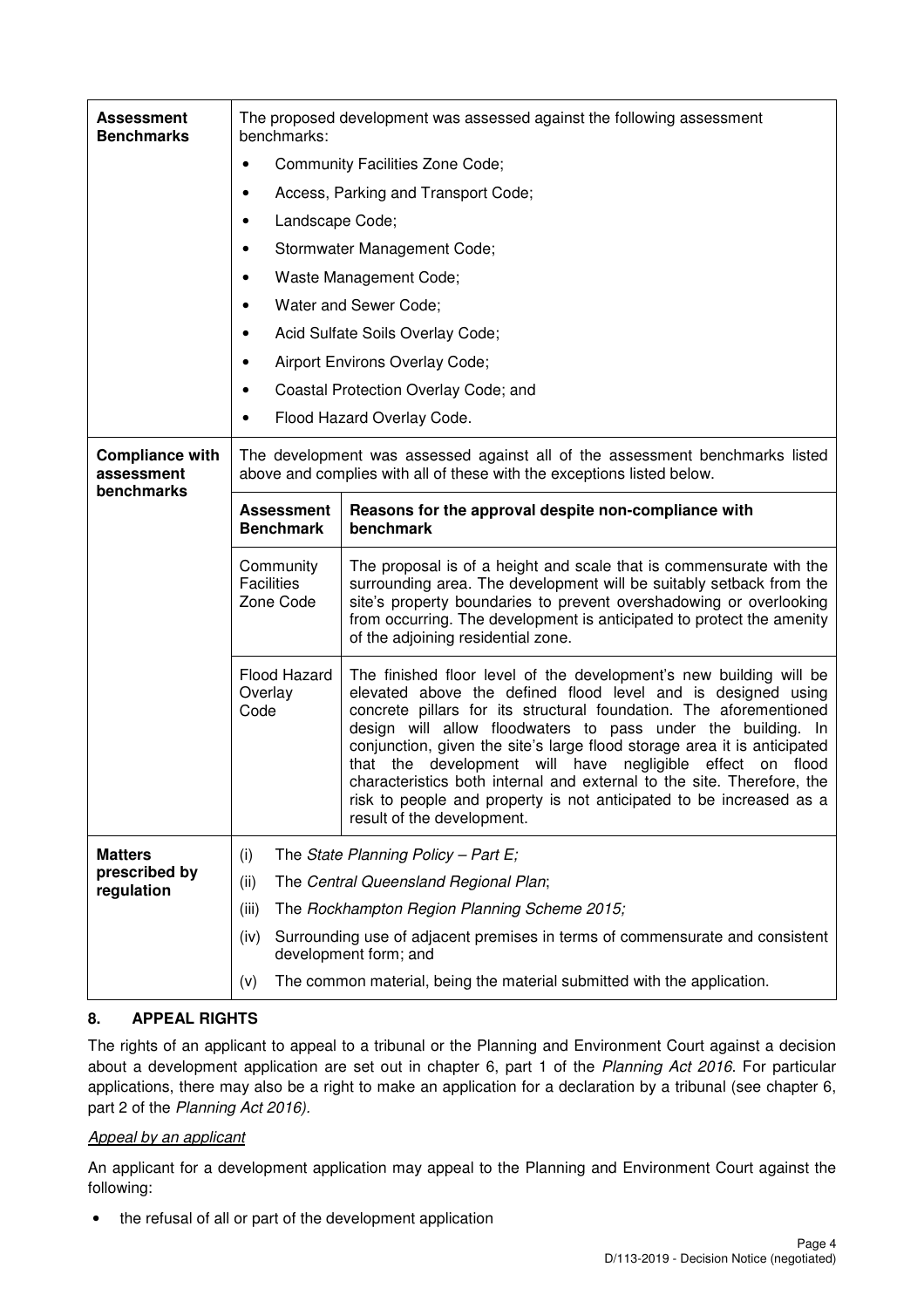- a provision of the development approval
- the decision to give a preliminary approval when a development permit was applied for
- a deemed refusal of the development application.

An applicant may also have a right to appeal to the Development tribunal. For more information, see schedule 1 of the Planning Act 2016.

The timeframes for starting an appeal in the Planning and Environment Court are set out in section 229 of the Planning Act 2016.

**Attachment 2** is an extract from the Planning Act 2016 that sets down the applicant's appeal rights and the appeal rights of a submitter.

#### **9. WHEN THE DEVELOPMENT APPROVAL TAKES EFFECT**

This development approval takes effect:

From the time the decision notice is given  $-$  if there is no submitter and the applicant does not appeal the decision to the court.

Or

When the submitter's appeal period ends  $-$  if there is a submitter and the applicant does not appeal the decision to the court.

Or

Subject to the decision of the court, when the appeal is finally decided  $-$  if an appeal is made to the court.

#### **10. ASSESSMENT MANAGER**

| Name: | Tarnya Fitzgibbon<br><b>COORDINATOR</b> | Signature: | Date: 17 April 2020 |
|-------|-----------------------------------------|------------|---------------------|
|       | DEVELOPMENT ASSESSMENT                  |            |                     |

C/C Department of State Development, Manufacturing, Infrastructure and Planning - RockhamptonSARA@dsdmip.qld.gov.au

#### **Attachment 1 – Conditions of the approval**

**Part 1 – Conditions imposed by the assessment manager [Note: where a condition is imposed about** infrastructure under Chapter 4 of the Planning Act 2016, the relevant provision of the Act under which this condition was imposed must be specified.]

#### **Part 2 – Conditions required by the referral agency response**

#### **Attachment 2—Extract on appeal rights**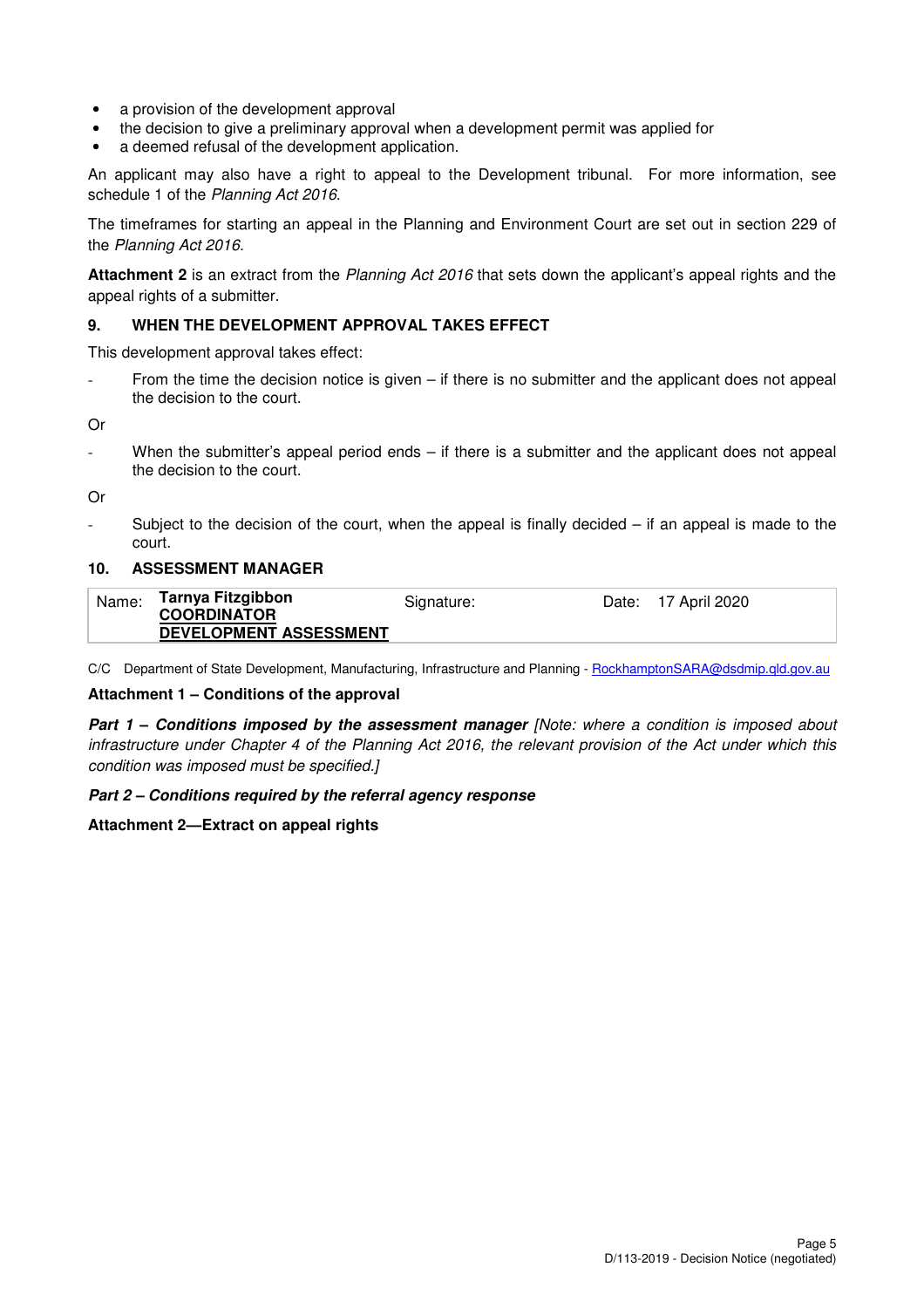

# **Attachment 1 – Part 1 Rockhampton Regional Council Conditions**

Planning Act 2016

# 1.0 ADMINISTRATION

- 1.1 The Developer and their employee, agent, contractor or invitee is responsible for ensuring compliance with the conditions of this development approval.
- 1.2 Where these Conditions refer to "Council" in relation to requiring Council to approve or to be satisfied as to any matter, or conferring on the Council a function, power or discretion, that role may be fulfilled in whole or in part by a delegate appointed for that purpose by the Council.
- 1.3 All conditions, works, or requirements of this development must be undertaken, completed, and be accompanied by a Compliance Certificate for any Operational Works required by this development approval:
	- 1.3.1 to Council's satisfaction;
	- 1.3.2 at no cost to Council; and
	- 1.3.3 prior to the commencement of the use,

unless otherwise stated.

- 1.4 Infrastructure requirements of this development approval must be contributed to the relevant authorities, where applicable, at no cost to Council, prior to the commencement of the use, unless otherwise stated.
- 1.5 The following further Development Permits must be obtained prior to the commencement of any works associated with their purposes:
	- 1.5.1 Operational Works:
		- (i) Access and Parking Works;
	- 1.5.2 Plumbing and Drainage Works; and
	- 1.5.3 Building Works:
		- (i) Demolition Works; and
		- (ii) Building Works.
- 1.6 All Development Permits for Operational Works and Plumbing and Drainage Works must be obtained prior to the issue of a Development Permit for Building Works.
- 1.7 All works must be designed, constructed and maintained in accordance with the relevant Council policies, guidelines and standards, unless otherwise stated.
- 1.8 All engineering drawings/specifications, design and construction works must be in accordance with the requirements of the relevant Australian Standards and must be approved, supervised and certified by a Registered Professional Engineer of Queensland.

# 2.0 APPROVED PLANS AND DOCUMENTS

2.1 The approved development must be completed and maintained generally in accordance with the approved plans and documents, except where amended by any condition of this development approval: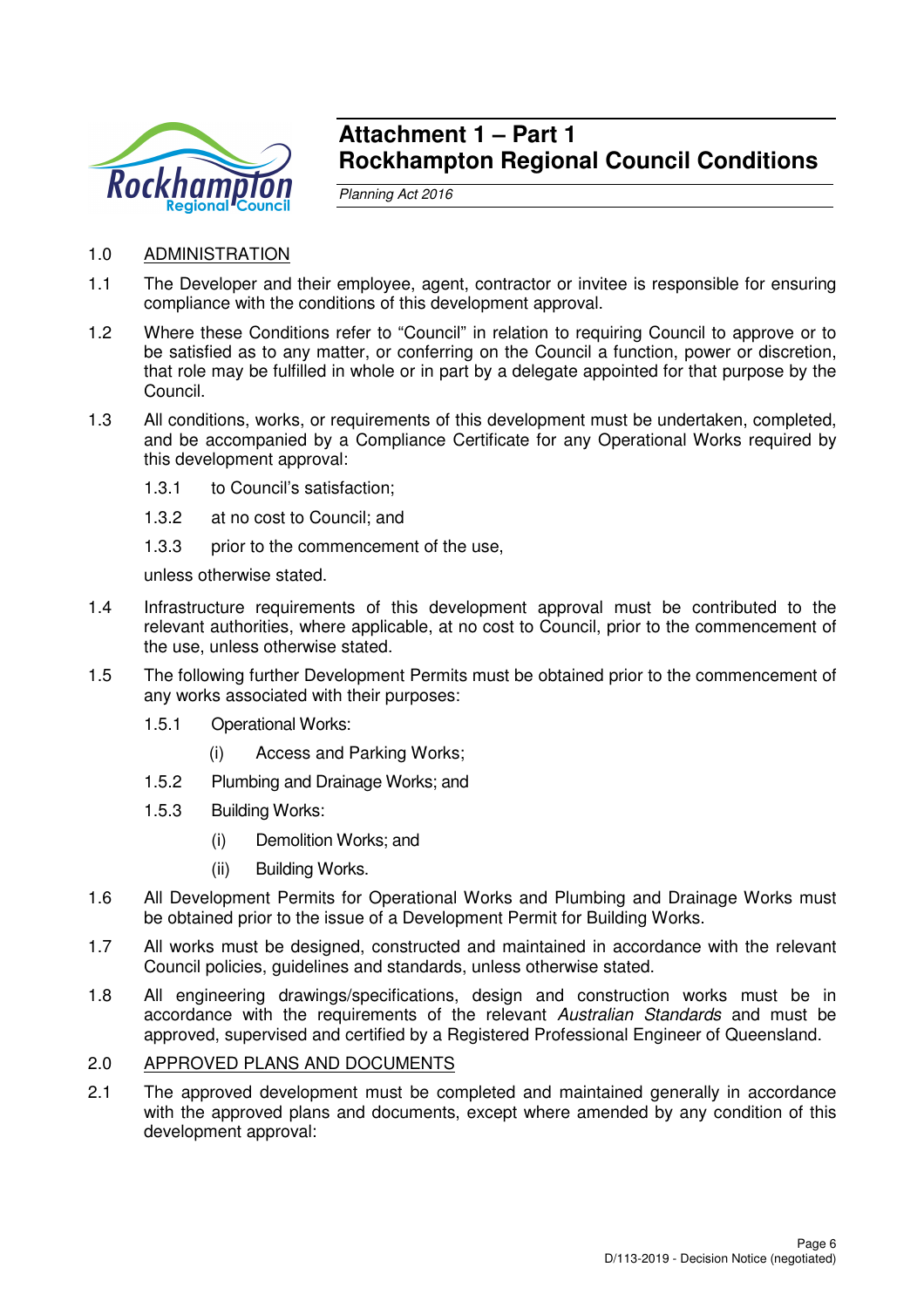| <b>Drawing/report title</b>             | <b>Prepared by</b>                          | <b>Date</b>      | <b>Reference</b><br>number | <b>Revision</b> |
|-----------------------------------------|---------------------------------------------|------------------|----------------------------|-----------------|
| <b>Locality Plan</b>                    | Design +<br>Architecture                    | 31 March 2020    | <b>SK-001</b>              | 11              |
| <b>Overall Site Plan</b>                | Design +<br>Architecture                    | 9 March 2020     | <b>SP-02</b>               | $\overline{2}$  |
| Proposed Site Plan                      | Design $+$<br>Architecture                  | 9 March 2020     | <b>SP-04</b>               | $\overline{2}$  |
| Floor Area Schedule                     | Design +<br>Architecture                    | 31 March 2020    | <b>SK-002</b>              | 11              |
| <b>Ground Floor Plan</b>                | Design +<br>Architecture                    | 31 March 2020    | SK-003                     | 11              |
| Level 1 Floor Plan                      | Design +<br>Architecture                    | 31 March 2020    | <b>SK-004</b>              | 11              |
| <b>First Floor Areas</b>                | Design +<br>Architecture                    | 31 March 2020    | <b>SK-005</b>              | 11              |
| Elevations                              | Design $+$<br>Architecture                  | 31 March 2020    | <b>SK-006</b>              | 11              |
| Elevations                              | Design +<br>Architecture                    | 31 March 2020    | <b>SK-007</b>              | 11              |
| 3D Views                                | Design +<br>Architecture                    | 31 March 2020    | <b>SK-008</b>              | 11              |
| Stormwater<br>Management Plan           | <b>McMurtrie</b><br>Consulting<br>Engineers | 22 November 2019 | 036-19-20                  | A               |
| <b>Road Traffic Noise</b><br>Assessment | RoadPro<br><b>Acoustics</b>                 | 7 November 2019  | 1282R1-R0                  | 0               |

- 2.2 Where there is any conflict between the conditions of this development approval and the details shown on the approved plans and documents, the conditions of this development approval must prevail.
- 2.3 Where conditions require the above plans or documents to be amended, the revised document(s) must be submitted for approval by Council prior to the commencement of use.

# 3.0 ACCESS AND PARKING WORKS

- 3.1 A Development Permit for Operational Works (access and parking works) must be obtained prior to the commencement of any access and parking works on the development site.
- 3.2 All access and parking works must be designed and constructed in accordance with the approved plans (refer to condition 2.1), Capricorn Municipal Development Guidelines, Australian Standard AS2890 "Parking facilities" and the provisions of a Development Permit for Operational Works (access and parking works).
- 3.3 All car parking and access areas must be paved or sealed to Council's satisfaction. Design and construction must be in accordance with the provisions of a Development Permit for Operational Works (access and parking works).
- 3.4 All vehicular access to and from the development must be via Schoolhouse Street only.
- 3.5 All vehicles must ingress and egress the development in a forward gear.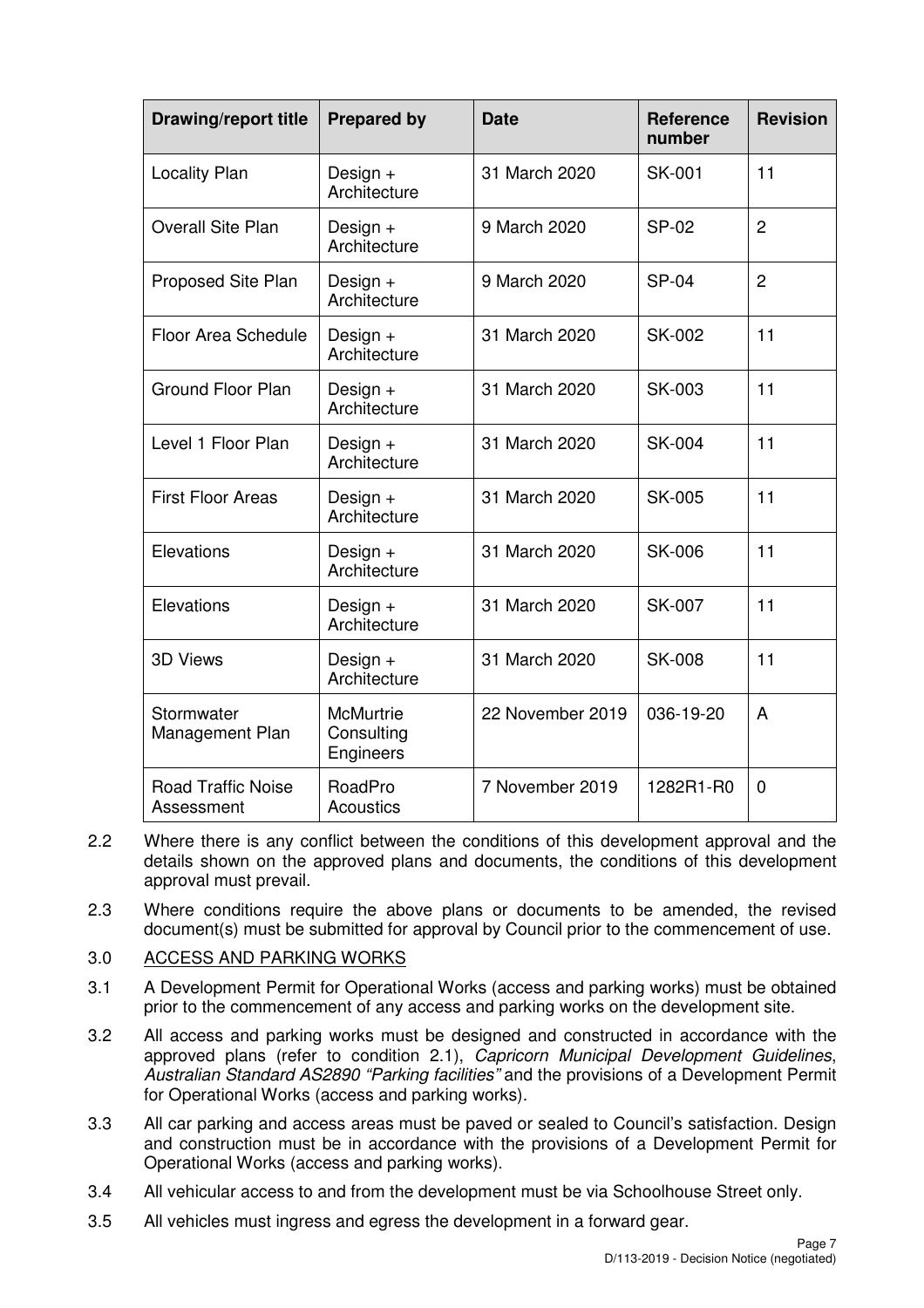- 3.6 A minimum of one (1) universal access parking space is to be provided on-site and must be designed and constructed in accordance with Australian Standard AS2890.6 "Parking facilities - Off-street parking for people with disabilities".
- 3.7 Parking spaces must be line-marked in accordance with the approved Site Plan (refer to condition 2.1) and in accordance with the Australian Standard AS2890 "Parking facilities" and the provisions of a Development Permit for Operational Works (access and parking works).
- 3.8 All internal pedestrian pathways must be designed and constructed in accordance with Australian Standard AS1428 "Design for access and mobility".

### 4.0 WATER WORKS

- 4.1 All water works must be designed and constructed in accordance with the approved plans (refer to condition 2.1), Capricorn Municipal Development Guidelines, Water Supply (Safety and Reliability) Act 2008 and Plumbing and Drainage Act 2002.
- 5.0 PLUMBING AND DRAINAGE WORKS
- 5.1 All internal plumbing and drainage works must be designed and constructed in accordance with the approved plans (refer to condition 2.1), Capricorn Municipal Development Guidelines, Water Supply (Safety and Reliability) Act 2008, Plumbing and Drainage Act 2018, Council's Plumbing and Drainage Policies and the provisions of a Development Permit for Plumbing and Drainage Works.
- 5.2 The development must be connected to Council's reticulated sewerage and water networks.
- 5.3 The existing sewerage and water connection point(s) must be retained, and upgraded if necessary, to service the development.
- 5.4 Alteration or relocation of internal sanitary drainage works associated with the existing building must be in accordance with regulated work under the Plumbing and Drainage Act 2018.
- 5.5 Adequate domestic and firefighting protection must be provided to the development, and must be certified by a hydraulic engineer or other suitably qualified person.

#### 6.0 ROOF AND ALLOTMENT DRAINAGE WORKS

- 6.1 All roof and allotment drainage works must be designed and constructed in accordance with the approved plans (refer to condition 2.1), Queensland Urban Drainage Manual, Capricorn Municipal Development Guidelines, and sound engineering practice.
- 6.2 All roof and allotment runoff from the development must be directed to a lawful point of discharge and must not restrict, impair or change the natural flow of runoff water or cause a nuisance to surrounding land or infrastructure.
- 6.3 The development must not increase peak stormwater runoff for a selected range of storm events up to and including a one per cent (1%) Annual exceedance probability storm event, for the post-development conditions.

# 7.0 SITE WORKS

7.1 Site works must be constructed such that they do not, at any time, in any way restrict, impair or change the natural flow of runoff water, or cause a nuisance or worsening to surrounding land or infrastructure.

#### 8.0 BUILDING WORKS

8.1 A Development Permit for Building Works must be obtained for the removal and/or demolition of any existing structure on the development site. As per the approved plans (refer to condition 2.1), the 'existing covered area' must be demolished or removed from the subject site, prior to commencement of the use.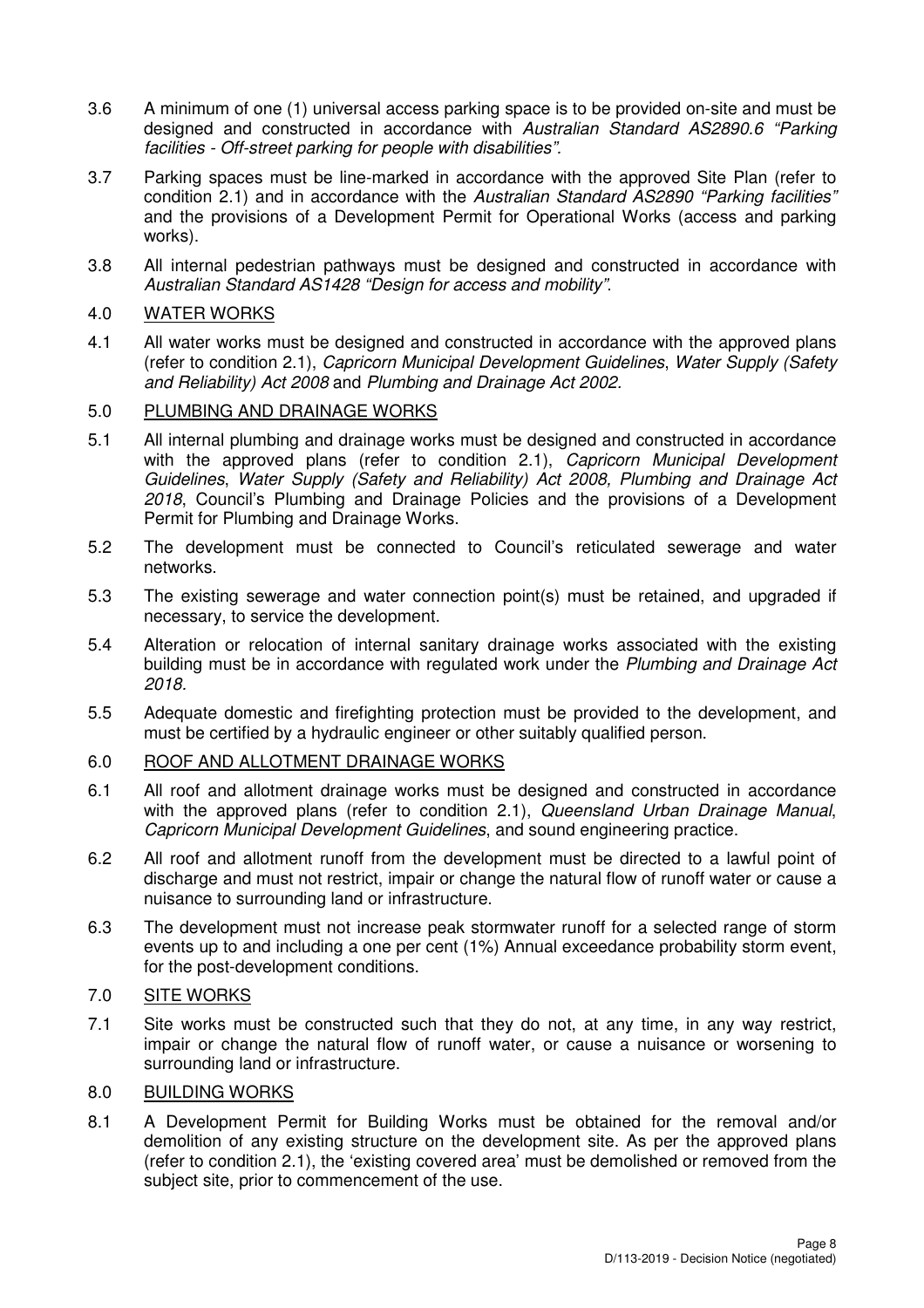- 8.2 All external elements such as air conditioners and associated equipment, must be adequately screened from public view, to Council's satisfaction.
- 8.3 Any lighting devices associated with the development, such as sensory lighting, must be positioned on the development site and shielded so as not to cause glare or other nuisance to nearby residents and motorists. Night lighting must be designed, constructed and operated in accordance with Australian Standard AS4282 "Control of the obtrusive effects of outdoor lighting".
- 8.4 All non-habitable areas subject to flood inundation during a one per cent (1%) Annual exceedance probability flood event must be designed and constructed using suitable flood resilient materials.
- 8.5 All electrical and telecommunication services and utilities connected to the property, including electrical outlets, must be designed and installed at such a height that they are a minimum of 500 millimetres above a one per cent (1%) Annual exceedance probability flood level.
- 8.6 Any application for a Development Permit for Building Works must be accompanied by a detailed structural engineering report and a building certificate prepared by a suitably qualified Registered Professional Engineer of Queensland, which demonstrates that the building has been designed to withstand the forces created by floodwaters and debris loading.
- 8.7 All new Building Works must be designed and constructed in accordance with the approved plans (refer to condition 2.1) and must not result in:
	- 8.7.1 any reduction of flood storage capacity;
	- 8.7.2 any change to the depth, duration or velocity of floodwaters;
	- 8.7.3 any change to flood characteristics including acceleration or retardation of flows, or the loss of or obstruction of a flow path; or
	- 8.7.4 an actionable nuisance or worsening to surrounding land or infrastructure.
- 9.0 ELECTRICITY
- 9.1 Electricity services must be provided to the development in accordance with the standards and requirements of the relevant service provider.

# 10.0 TELECOMMUNICATIONS

10.1 Telecommunications services must be provided to the development in accordance with the standards and requirements of the relevant service provider

#### 11.0 ASSET MANAGEMENT

- 11.1 Any alteration necessary to electricity, telephone, water mains, sewerage mains, and/or public utility installations resulting from the development or in connection with the development, must be undertaken and completed at no cost to Council.
- 11.2 Any damage to existing stormwater, water supply and sewerage infrastructure, kerb and channel, pathway or roadway (including removal of concrete slurry from public land and Council infrastructure), that occurs while any works are being carried out in association with this development approval must be repaired at full cost to the developer. This includes the reinstatement of any existing traffic signs or pavement markings that may have been removed or damaged.
- 11.3 'As Constructed' information pertaining to assets to be handed over to Council and those which may have an impact on Council's existing and future assets must be provided prior to the commencement of the use. This information must be provided in accordance with the Asset Design and As Constructed Manual (ADAC).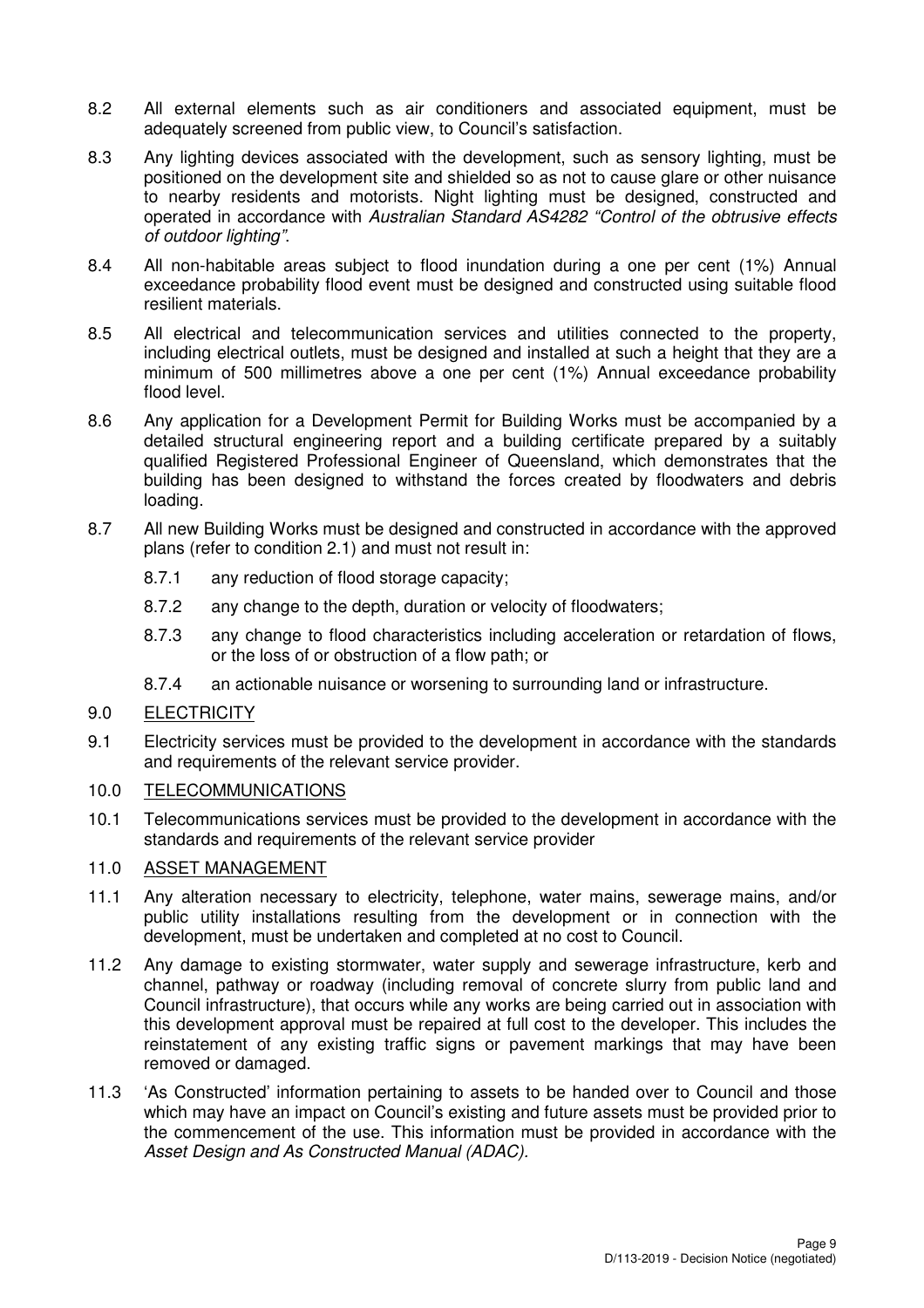### 12.0 ENVIRONMENTAL

12.1 An Erosion Control and Stormwater Control Management Plan prepared by a Registered Professional Engineer of Queensland in accordance with the Capricorn Municipal Design Guidelines, must be implemented, monitored and maintained for the duration of the development works, and until all exposed soil areas are permanently stabilised (for example, turfed, hydromulched, concreted, landscaped etcetera). The plan must be available on-site for inspection by Council Officers whilst all works are being carried out.

#### 13.0 ENVIRONMENTAL HEALTH

- 13.1 Stormwater must be prevented from entering contaminated work areas. Any stormwater which may enter into a contaminated area must not be drained to the stormwater drainage system.
- 13.2 Soil/silt must be prevented from being moved off the development site by stormwater by such practicable means as may be necessary.
- 13.3 Noise emitted from the activity must not cause an environmental nuisance.
- 13.4 Operations on the site must have no significant impact on the amenity of adjoining premises or the surrounding area due to the emission of light, noise, dust or odour.
- 13.5 When requested by Council, nuisance monitoring must be undertaken and recorded within three (3) months, to investigate any genuine complaint of nuisance caused by light, noise, dust or odour. An analysis of the monitoring data and a report, including nuisance mitigation measures, must be provided to Council within fourteen (14) days of the completion of the investigation.

#### 14.0 OPERATING PROCEDURES

- 14.1 All construction materials, waste, waste skips, machinery and contractors' vehicles must be located and stored or parked within the development site. Storage of materials or parking of construction machinery or contractors' vehicles must not occur within Ashney Street, Reaney Street or Schoolhouse Street.
- 14.2 Operations on the development site must have no significant impact on the amenity of adjoining premises or the surrounding area due to the emission of light, noise, odour or dust.
- 14.3 All waste storage areas must be:
	- 14.3.1 kept in a clean and tidy condition; and
	- 14.3.2 maintained in accordance with *Environmental Protection Regulation 2008*.
- 14.4 A Contingency Plan must be submitted to Council prior to the issue of the Development Permit for Building Works. The plan must demonstrate that the development will not increase the flood debris loading from floodwaters nor result in environmental harm. The plan must also include details of how the occupants of the building will clear the site and vacate the property during a flood event. The principles of the Contingency Plan will be entered against Lot 179 on CP890747 as a property note.

Note: Council is not required to approve Contingency Plans. Council does not accept any liability for loss of or damage to property, or injury, or loss of life as a result of any person using or relying on the Contingency Plan or failing to use the Contingency Plan during a flood event.

- 14.5 It is the responsibility of the owner or occupier of the land to implement the Contingency Plan during a flood event or if there is a risk of flooding near the land.
- 14.6 A review and amendment of the Contingency Plan must be undertaken with any change in the owner or occupier of the land, to demonstrate the appropriate evacuation routes and preparation procedures during a flood event, or if there is a risk of flooding near the land.

#### ADVISORY NOTES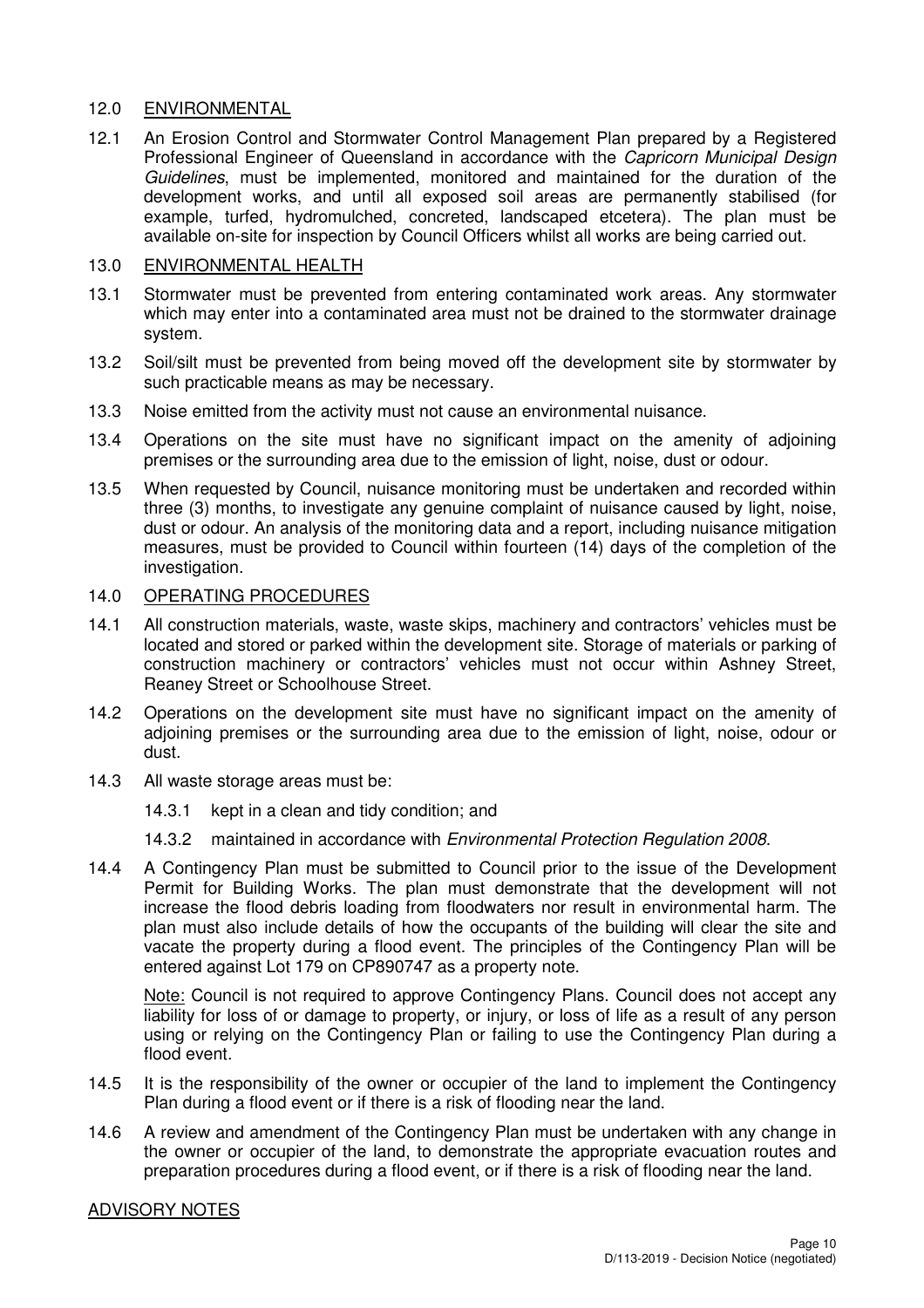# NOTE 1. Aboriginal Cultural Heritage

It is advised that under section 23 of the Aboriginal Cultural Heritage Act 2003, a person who carries out an activity must take all reasonable and practicable measures to ensure the activity does not harm Aboriginal cultural heritage (the "cultural heritage duty of care"). Maximum penalties for breaching the duty of care are listed in the Aboriginal cultural heritage legislation. The information on Aboriginal cultural heritage is available on the Department of Aboriginal and Torres Strait Islander and Partnerships website: www.datsip.qld.gov.au

### NOTE 2. Asbestos Removal

Any demolition and/or removal works involving asbestos materials must be undertaken in accordance with the requirements of the Work Health and Safety Act 2011 and Public Health Act 2005.

# NOTE 3. General Environmental Duty

General environmental duty under the Environmental Protection Act 1994 prohibits unlawful environmental nuisance caused by noise, aerosols, particles, dust, ash, fumes, light, odour or smoke beyond the boundaries of the development site during all stages of the development including earthworks, construction and operation.

#### NOTE 4. General Safety Of Public During Construction

The Work Health and Safety Act 2011 and Manual of Uniform Traffic Control Devices must be complied with in carrying out any construction works, and to ensure safe traffic control and safe public access in respect of works being constructed on a road.

#### NOTE 5. Infrastructure Charges Notice

This application is subject to infrastructure charges in accordance with Council policies. The charges are presented on a Negotiated Infrastructure Charges Notice.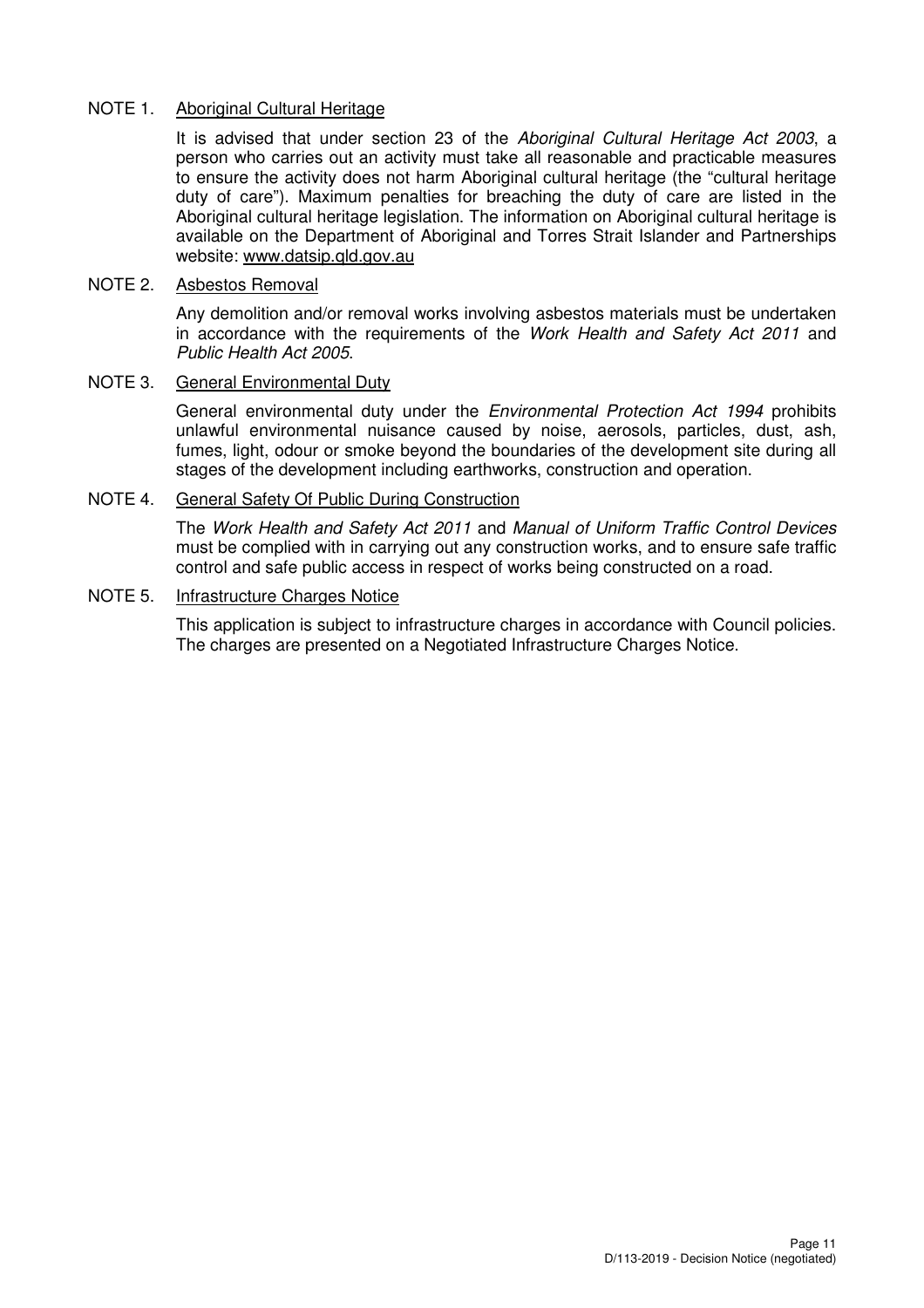

**Attachment 1 – Part 2 Referral Agency Conditions - Department of State Development, Manufacturing, Infrastructure and Planning** 

Planning Act 2016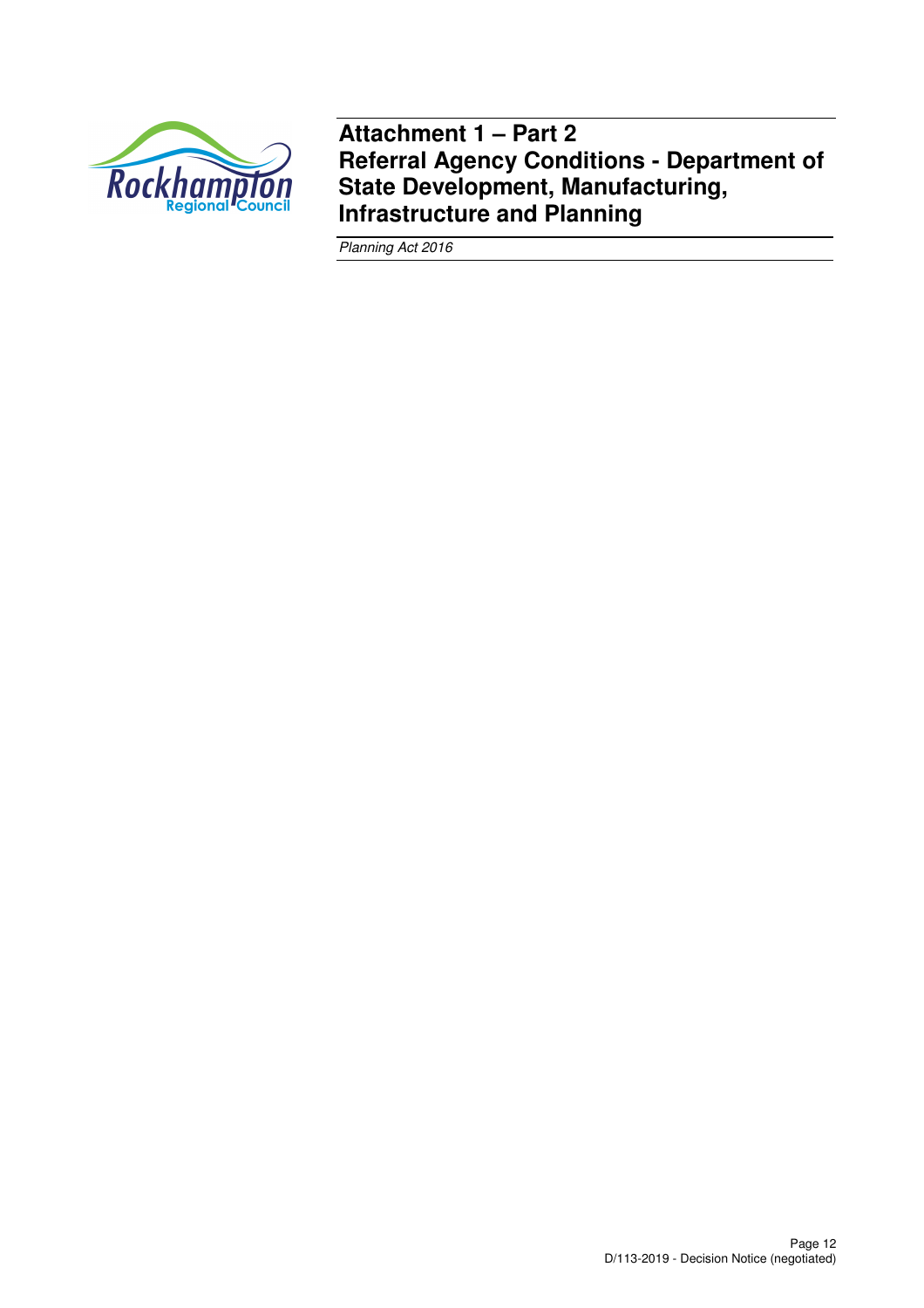

# **Attachment 2 - Appeal Rights**

PLANNING ACT 2016

The following is an extract from the Planning Act 2016 (Chapter 6)

#### **Appeal rights**

#### **229 Appeals to tribunal or P&E Court**

- (1) Schedule 1 states—
	- (a) matters that may be appealed to— (i) either a tribunal or the P&E Court; or (ii) only a tribunal; or
	- (iii) only the P&E Court; and
	- (b) the person— (i) who may appeal a matter (the **appellant**); and (ii) who is a respondent in an appeal of the matter; and
		- (iii) who is a co-respondent in an appeal of the matter; and
		- (iv) who may elect to be a co-respondent in an appeal of the matter.
- (2) An appellant may start an appeal within the appeal period. (3) The **appeal period** is—
	- (a) for an appeal by a building advisory agency—10 business days after a decision notice for the decision is given to the agency or
	- (b) for an appeal against a deemed refusal—at any time after the deemed refusal happens; or
	- (c) for an appeal against a decision of the Minister, under chapter 7, part 4, to register premises or to renew the registration of premises—20 business days after a notice is published under section 269(3)(a) or (4); or
	- (d) for an appeal against an infrastructure charges notice—20 business days after the infrastructure charges notice is given to the person; or
	- (e) for an appeal about a deemed approval of a development application for which a decision notice has not been given—30 business days after the applicant gives the deemed approval notice to the assessment manager; or
	- (f) for any other appeal—20 business days after a notice of the decision for the matter, including an enforcement notice, is given to the person.

#### Note—

See the P&E Court Act for the court's power to extend the appeal period.

- (4) Each respondent and co-respondent for an appeal may be heard in the appeal.
- (5) If an appeal is only about a referral agency's response, the assessment manager may apply to the tribunal or P&E Court to withdraw from the appeal.
- (6) To remove any doubt, it is declared that an appeal against an infrastructure charges notice must not be about—
	- (a) the adopted charge itself; or
	- (b) for a decision about an offset or refund— (i) the establishment cost of trunk infrastructure identified in a LGIP; or

(ii) the cost of infrastructure decided using the method

included in the local government's charges resolution. **230 Notice of appeal** 

- (1) An appellant starts an appeal by lodging, with the registrar of the tribunal or P&E Court, a notice of appeal that— (a) is in the approved form; and
	- (b) succinctly states the grounds of the appeal.
- (2) The notice of appeal must be accompanied by the required fee.
- (3) The appellant or, for an appeal to a tribunal, the registrar must, within the service period, give a copy of the notice of appeal to—
	- (a) the respondent for the appeal; and
	- (b) each co-respondent for the appeal; and
- (c) for an appeal about a development application under schedule 1, table 1, item 1—each principal submitter for the development application; and
- (d) for an appeal about a change application under schedule 1, table 1, item 2—each principal submitter for the change application; and
- (e) each person who may elect to become a corespondent for the appeal, other than an eligible submitter who is not a principal submitter in an appeal under paragraph (c) or (d); and
- (f) for an appeal to the P&E Court—the chief executive; and
- (g) for an appeal to a tribunal under another Act—any other person who the registrar considers appropriate.
- (4) The **service period** is—
	- (a) if a submitter or advice agency started the appeal in the P&E Court—2 business days after the appeal is started; or
	- (b) otherwise—10 business days after the appeal is started.
- (5) A notice of appeal given to a person who may elect to be a co-respondent must state the effect of subsection
- (6) A person elects to be a co-respondent by filing a notice of election, in the approved form, within 10 business days after the notice of appeal is given to the person*.*

#### **231 Other appeals**

- (1) Subject to this chapter, schedule 1 and the P&E Court Act, unless the Supreme Court decides a decision or other matter under this Act is affected by jurisdictional error, the decision or matter is non-appealable.
- (2) The Judicial Review Act 1991, part 5 applies to the decision or matter to the extent it is affected by jurisdictional error.
- (3) A person who, but for subsection (1) could have made an application under the Judicial Review Act 1991 in relation to the decision or matter, may apply under part 4 of that Act for a statement of reasons in relation to the decision or matter.
- (4) In this section— **decision** includes—
	- (a) conduct engaged in for the purpose of making a decision; and
	- (b) other conduct that relates to the making of a decision; and
	- (c) the making of a decision or the failure to make a decision; and
	- (d) a purported decision; and
	- (e) a deemed refusal.
- **non-appealable**, for a decision or matter, means the decision or matter—
	- (a) is final and conclusive; and
	- (b) may not be challenged, appealed against, reviewed, quashed, set aside or called into question in any other way under the Judicial Review Act 1991 or otherwise, whether by the Supreme Court, another court, a tribunal or another entity; and
	- (c) is not subject to any declaratory, injunctive or other order of the Supreme Court, another court, a tribunal or another entity on any ground.

#### **232 Rules of the P&E Court**

- (1) A person who is appealing to the P&E Court must comply with the rules of the court that apply to the appeal.
- (2) However, the P&E Court may hear and decide an appeal even if the person has not complied with rules of the P&E Court.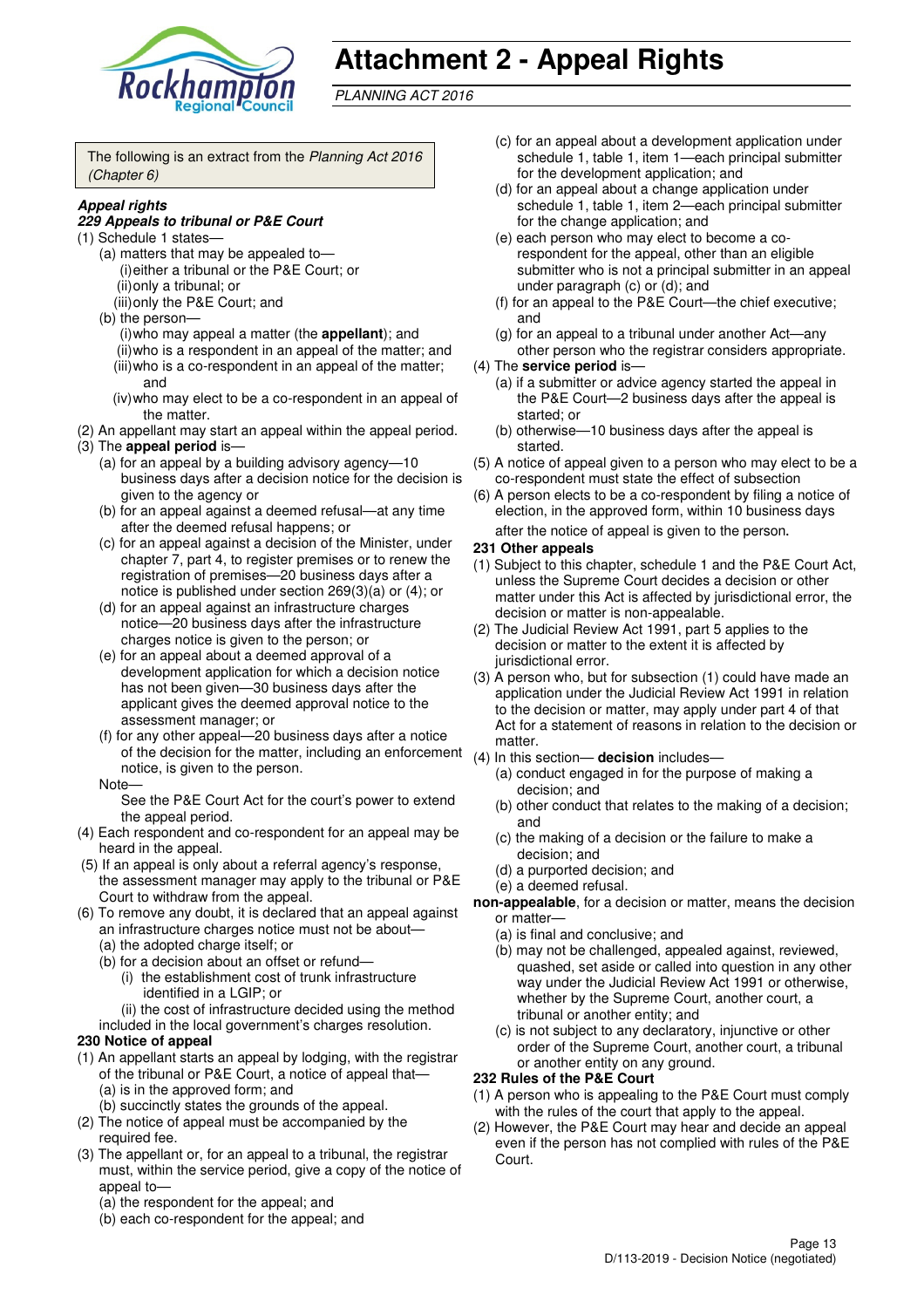

# **Appeal Rights**

PLANNING ACT 2016

# **Schedule 1**

#### **Appeals section 229 1 Appeal rights and parties to appeals**

- (1) Table 1 states the matters that may be appealed to—(a) the P&E court; or (b) a tribunal.
- (2) However, table 1 applies to a tribunal only if the matter involves—
	- (a) the refusal, or deemed refusal of a development application, for—
	- (i) a material change of use for a classified building; or
	- (ii) operational work associated with building work, a retaining wall, or a tennis court; or
	- (b) a provision of a development approval for—
	- (i) a material change of use for a classified building; or
- (ii) operational work associated with building work, a retaining wall, or a tennis court; or
	- (c) if a development permit was applied for—the decision to give a preliminary approval for—
		- (i) a material change of use for a classified building; or
		- (ii) operational work associated with building work, a retaining wall, or a tennis court; or
	- (d) a development condition if—
		- (i) the development approval is only for a material change of use that involves the use of a building classified under the Building Code as a class 2 building; and
		- (ii) the building is, or is proposed to be, not more than 3 storeys; and
		- (iii) the proposed development is for not more than 60 sole-occupancy units; or
	- (e) a decision for, or a deemed refusal of, an extension application for a development approval that is only for a material change of use of a classified building; or
	- (f) a decision for, or a deemed refusal of, a change application for a development approval that is only for a material change of use of a classified building; or
	- (g) a matter under this Act, to the extent the matter relates to—
		- (i) the Building Act, other than a matter under that Act that may or must be decided by the Queensland Building and Construction Commission; or
			- (ii) the Plumbing and Drainage Act, part 4 or 5; or
	- (h) a decision to give an enforcement notice in relation to a matter under paragraphs (a) to (g); or
	- (i) a decision to give an infrastructure charges notice; or
	- (j) the refusal, or deemed refusal, of a conversion application; or
	- (k) a matter that, under another Act, may be appealed to the tribunal; or
	- (l) a matter prescribed by regulation.
- (3) Also, table 1 does not apply to a tribunal if the matter
- involves—
	- (a) for a matter in subsection  $(2)(a)$  to  $(d)$ -
		- (i) a development approval for which the development application required impact assessment; and
		- (ii) a development approval in relation to which the assessment manager received a properly made submission for the development application; or
	- (b) a provision of a development approval about the identification or inclusion, under a variation approval, of a matter for the development.
- (4) Table 2 states the matters that may be appealed only to the P&E Court.
- (5) Table 3 states the matters that may be appealed only to the tribunal.
- (6) In each table—
	- (a) column 1 states the appellant in the appeal; and
	- (b) column 2 states the respondent in the appeal; and
	- (c) column 3 states the co-respondent (if any) in the appeal; and
	- (d) column 4 states the co-respondents by election (if any) in the appeal.
- (7) If the chief executive receives a notice of appeal under section 230(3)(f), the chief executive may elect to be a corespondent in the appeal.

#### **Table 1**

# **Appeals to the P&E Court and, for certain matters, to a tribunal**

1. Development applications

An appeal may be made against—

(a) the refusal of all or part of the development application; or

(b) the deemed refusal of the development application; or

(c) a provision of the development approval; or

(d) if a development permit was applied for—the decision to give a preliminary approval.

| Column 1      | Column 2       | Column 3               | Column 4                       |
|---------------|----------------|------------------------|--------------------------------|
| Appellant     | Respondent     | Co-respondent          | Co-respondent by election      |
|               |                | $(i$ f any)            | $(i$ f any)                    |
| The applicant | The assessment | If the appeal is about | 1 A concurrence agency that is |
|               | manager        | a concurrence          | not a co-respondent            |
|               |                | agency's referral      | 2 If a chosen Assessment       |
|               |                | response—the           | manager is the respondent-     |
|               |                | concurrence agency     | the prescribed assessment      |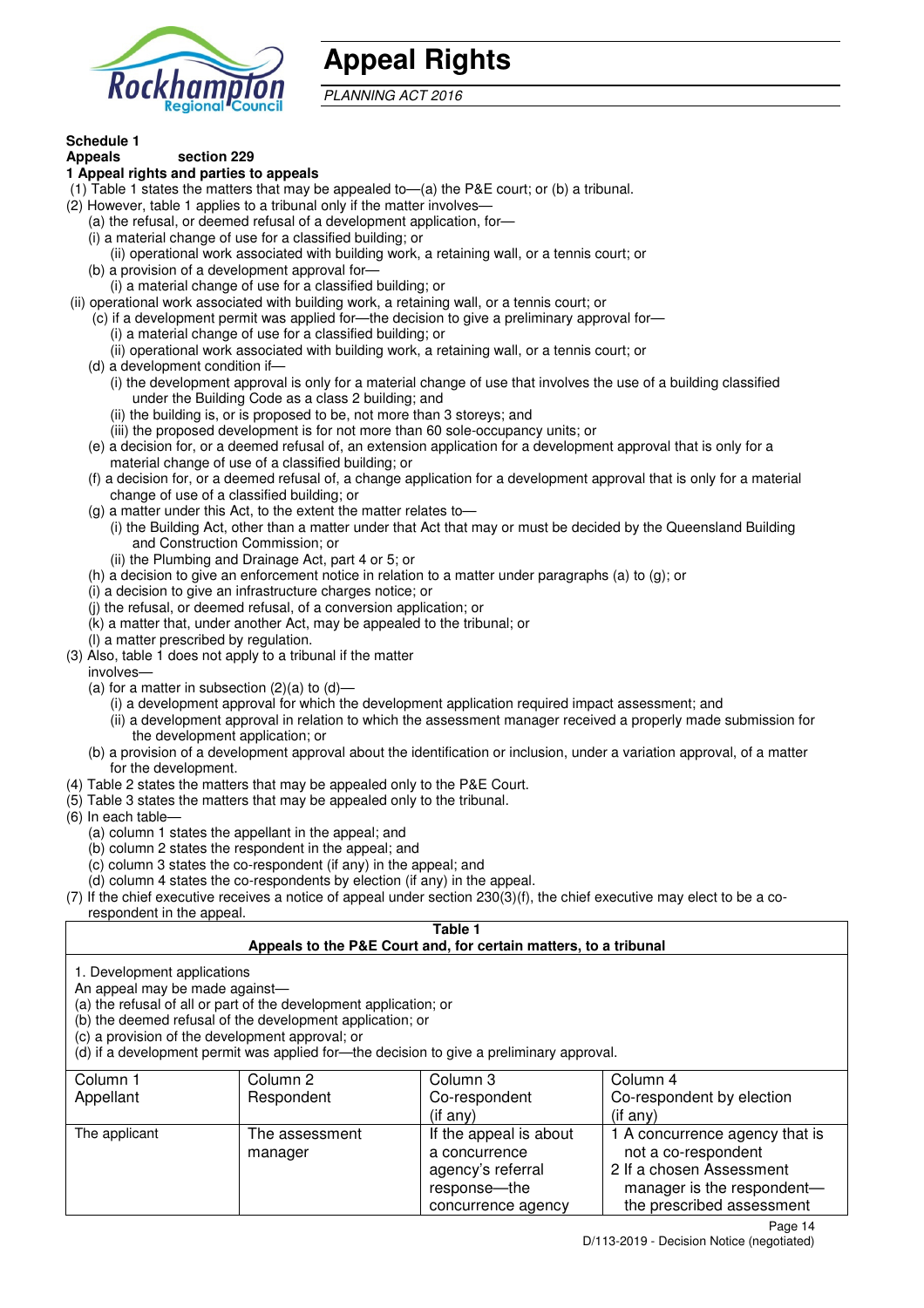| Table 1<br>Appeals to the P&E Court and, for certain matters, to a tribunal                                                                                                                                                                                                                                                                                                                                                                                                                                                                                                                                                                                                                                                                                                                                                                                                                 |                                                                                                                               |                                                                 |                                                                                                                                                                                                                                                                                                                                                 |  |  |
|---------------------------------------------------------------------------------------------------------------------------------------------------------------------------------------------------------------------------------------------------------------------------------------------------------------------------------------------------------------------------------------------------------------------------------------------------------------------------------------------------------------------------------------------------------------------------------------------------------------------------------------------------------------------------------------------------------------------------------------------------------------------------------------------------------------------------------------------------------------------------------------------|-------------------------------------------------------------------------------------------------------------------------------|-----------------------------------------------------------------|-------------------------------------------------------------------------------------------------------------------------------------------------------------------------------------------------------------------------------------------------------------------------------------------------------------------------------------------------|--|--|
|                                                                                                                                                                                                                                                                                                                                                                                                                                                                                                                                                                                                                                                                                                                                                                                                                                                                                             |                                                                                                                               |                                                                 | manager<br>3 Any eligible advice agency for<br>the application<br>4 Any eligible submitter for the<br>application                                                                                                                                                                                                                               |  |  |
| 2. Change applications<br>An appeal may be made against-<br>(b) a deemed refusal of a change application.                                                                                                                                                                                                                                                                                                                                                                                                                                                                                                                                                                                                                                                                                                                                                                                   |                                                                                                                               |                                                                 | (a) a responsible entity's decision for a change application, other than a decision made by the P&E court; or                                                                                                                                                                                                                                   |  |  |
| Column 1<br>Appellant                                                                                                                                                                                                                                                                                                                                                                                                                                                                                                                                                                                                                                                                                                                                                                                                                                                                       | Column <sub>2</sub><br>Respondent                                                                                             | Column 3<br>Co-respondent<br>(if any)                           | Column 4<br>Co-respondent by election<br>(if any)                                                                                                                                                                                                                                                                                               |  |  |
| 1 The applicant<br>2 If the responsible<br>entity is the<br>assessment<br>manager-an<br>affected entity that<br>gave a pre-request<br>notice or response<br>notice                                                                                                                                                                                                                                                                                                                                                                                                                                                                                                                                                                                                                                                                                                                          | The responsible<br>entity                                                                                                     | If an affected entity<br>starts the appeal-the<br>applicant     | 1 A concurrence agency for the<br>development application<br>2 If a chosen assessment<br>manager is the respondent-<br>the prescribed assessment<br>manager<br>3 A private certifier for the<br>development application<br>4 Any eligible advice agency for<br>the change application<br>5 Any eligible submitter for the<br>change application |  |  |
| 3. Extension applications<br>An appeal may be made against-                                                                                                                                                                                                                                                                                                                                                                                                                                                                                                                                                                                                                                                                                                                                                                                                                                 | (a) the assessment manager's decision about an extension application; or<br>(b) a deemed refusal of an extension application. |                                                                 |                                                                                                                                                                                                                                                                                                                                                 |  |  |
| Column 1<br>Appellant                                                                                                                                                                                                                                                                                                                                                                                                                                                                                                                                                                                                                                                                                                                                                                                                                                                                       | Column <sub>2</sub><br>Respondent                                                                                             | Column 3<br>Co-respondent<br>(if any)                           | Column 4<br>Co-respondent by election<br>(if any)                                                                                                                                                                                                                                                                                               |  |  |
| 1 The applicant<br>For a matter other<br>2<br>than a deemed<br>refusal of an<br>extension<br>application $-$ a<br>concurrence<br>agency, other than<br>the chief executive,<br>for the application                                                                                                                                                                                                                                                                                                                                                                                                                                                                                                                                                                                                                                                                                          | The assessment<br>manager                                                                                                     | If a concurrence<br>agency starts the<br>appeal - the applicant | If a chosen assessment<br>manager is the respondent $-$ the<br>prescribed assessment manager                                                                                                                                                                                                                                                    |  |  |
| 4. Infrastructure charges notices<br>An appeal may be made against an infrastructure charges notice on 1 or more of the following grounds<br>a) The notice involved an error relating to $-$<br>(i) The application of the relevant adopted charge; or<br>Examples of errors in applying an adopted charge -<br>The incorrect application of gross floor area for a non-residential development<br>Applying an incorrect 'use category', under a regulation, to the development<br>The working out of extra demands, for section 120; or<br>(i)<br>An offset or refund; or<br>(ii)<br>b) The was no decision about an offset or refund; or<br>c) If the infrastructure charges notice states a refund will be given – the timing for giving the refund; or<br>d) The amount of the charge is so unreasonable that no reasonable relevant local government could have<br>imposed the amount. |                                                                                                                               |                                                                 |                                                                                                                                                                                                                                                                                                                                                 |  |  |
| Column 1<br>Appellant                                                                                                                                                                                                                                                                                                                                                                                                                                                                                                                                                                                                                                                                                                                                                                                                                                                                       | Column <sub>2</sub><br>Respondent                                                                                             | Column 3<br>Co-respondent<br>(if any)                           | Column 4<br>Co-respondent by election<br>(if any)                                                                                                                                                                                                                                                                                               |  |  |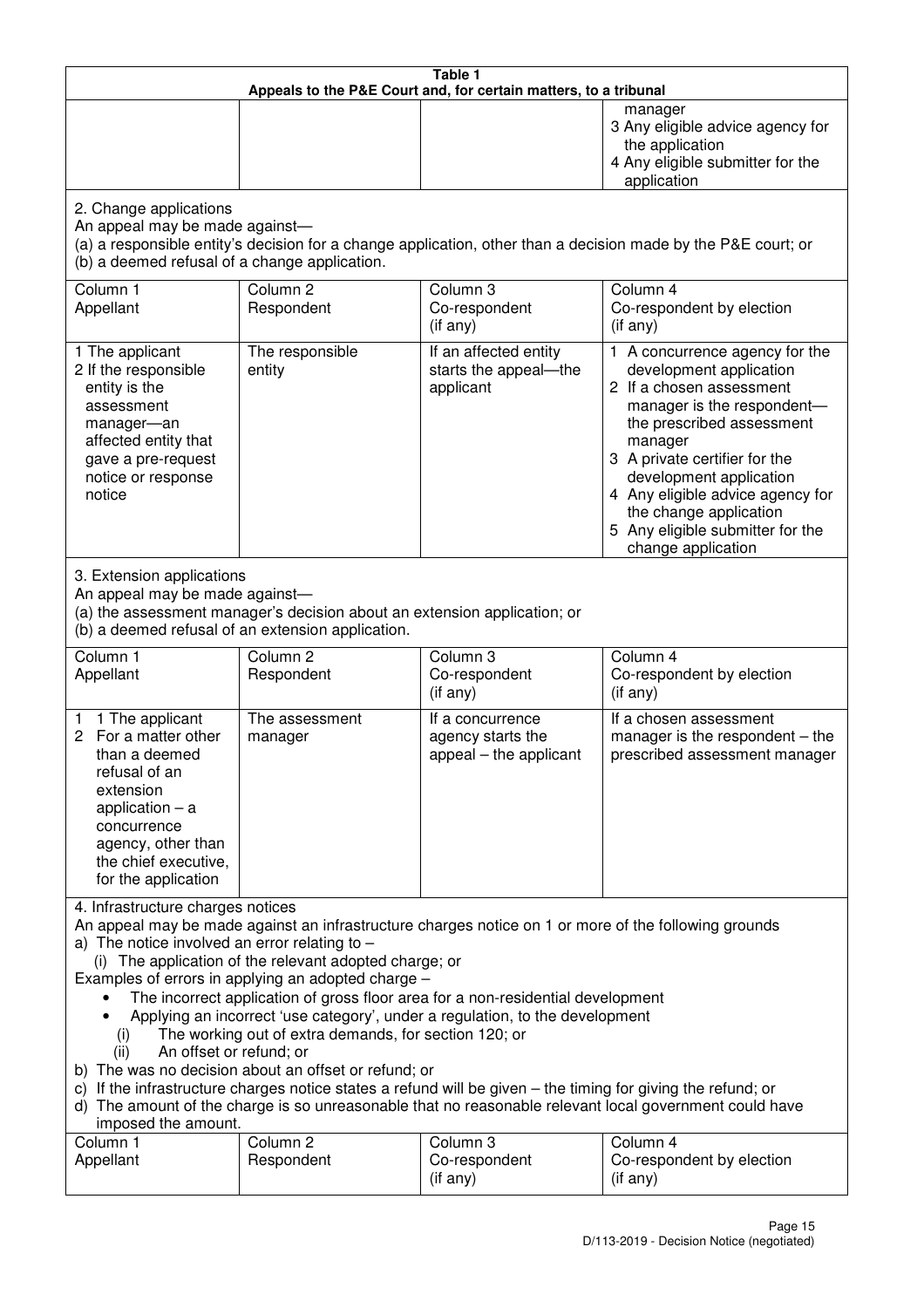| Table 1<br>Appeals to the P&E Court and, for certain matters, to a tribunal |                                                                                     |                          |                                                                                                              |  |  |  |
|-----------------------------------------------------------------------------|-------------------------------------------------------------------------------------|--------------------------|--------------------------------------------------------------------------------------------------------------|--|--|--|
| The person given the                                                        | The local government                                                                |                          |                                                                                                              |  |  |  |
| Infrastructure charges                                                      | that gave the                                                                       |                          |                                                                                                              |  |  |  |
| notice                                                                      | infrastructure charges                                                              |                          |                                                                                                              |  |  |  |
|                                                                             | notice                                                                              |                          |                                                                                                              |  |  |  |
| 5. Conversion applications                                                  |                                                                                     |                          |                                                                                                              |  |  |  |
| An appeal may be made against-                                              |                                                                                     |                          |                                                                                                              |  |  |  |
| (a) the refusal of a conversion application; or                             |                                                                                     |                          |                                                                                                              |  |  |  |
|                                                                             | (b) a deemed refusal of a conversion application.                                   |                          |                                                                                                              |  |  |  |
| Column 1                                                                    | Column <sub>2</sub>                                                                 | Column 3                 | Column 4                                                                                                     |  |  |  |
| Appellant                                                                   | Respondent                                                                          | Co-respondent            | Co-respondent by election                                                                                    |  |  |  |
|                                                                             |                                                                                     | (if any)                 | (if any)                                                                                                     |  |  |  |
| The applicant                                                               | The local government                                                                |                          |                                                                                                              |  |  |  |
|                                                                             | to which the conversion                                                             |                          |                                                                                                              |  |  |  |
|                                                                             | application was made                                                                |                          |                                                                                                              |  |  |  |
| 6. Enforcement notices                                                      |                                                                                     |                          |                                                                                                              |  |  |  |
|                                                                             | An appeal may be made against the decision to give an enforcement notice.           |                          |                                                                                                              |  |  |  |
|                                                                             |                                                                                     |                          |                                                                                                              |  |  |  |
| Column 1                                                                    | Column <sub>2</sub>                                                                 | Column 3                 | Column 4                                                                                                     |  |  |  |
| Appellant                                                                   | Respondent                                                                          | Co-respondent            | Co-respondent by election<br>$($ if any $)$                                                                  |  |  |  |
|                                                                             |                                                                                     | (if any)                 |                                                                                                              |  |  |  |
| The person given the                                                        | The enforcement                                                                     |                          | If the enforcement authority is                                                                              |  |  |  |
| enforcement notice                                                          | authority                                                                           |                          | not the local government for<br>the premises in relation to which                                            |  |  |  |
|                                                                             |                                                                                     |                          | the offence is alleged to have                                                                               |  |  |  |
|                                                                             |                                                                                     |                          | happened-the local                                                                                           |  |  |  |
|                                                                             |                                                                                     |                          | government                                                                                                   |  |  |  |
|                                                                             |                                                                                     |                          |                                                                                                              |  |  |  |
| Table 2<br>Appeals to the P&E Court only                                    |                                                                                     |                          |                                                                                                              |  |  |  |
|                                                                             |                                                                                     |                          |                                                                                                              |  |  |  |
|                                                                             |                                                                                     |                          |                                                                                                              |  |  |  |
| 1. Appeals from tribunal                                                    |                                                                                     |                          |                                                                                                              |  |  |  |
| section 252, on the ground of-                                              | An appeal may be made against a decision of a tribunal, other than a decision under |                          |                                                                                                              |  |  |  |
|                                                                             | (a) an error or mistake in law on the part of the tribunal; or                      |                          |                                                                                                              |  |  |  |
| (b) jurisdictional error.                                                   |                                                                                     |                          |                                                                                                              |  |  |  |
| Column 1                                                                    | Column <sub>2</sub>                                                                 | Column 3                 | Column 4                                                                                                     |  |  |  |
| Appellant                                                                   | Respondent                                                                          | Co-respondent            | Co-respondent by election                                                                                    |  |  |  |
|                                                                             |                                                                                     | (if any)                 | (if any)                                                                                                     |  |  |  |
| A party to the                                                              | The other party to the                                                              |                          | $\overline{a}$                                                                                               |  |  |  |
| proceedings for the                                                         | proceedings for the                                                                 |                          |                                                                                                              |  |  |  |
| decision                                                                    | decision                                                                            |                          |                                                                                                              |  |  |  |
| 2. Eligible submitter appeals                                               |                                                                                     |                          |                                                                                                              |  |  |  |
|                                                                             |                                                                                     |                          | An appeal may be made against the decision to give a development approval, or an approval for a change       |  |  |  |
|                                                                             | application, to the extent that the decision relates to-                            |                          |                                                                                                              |  |  |  |
|                                                                             |                                                                                     |                          | (a) any part of the development application for the development approval that required impact assessment; or |  |  |  |
| (b) a variation request.                                                    |                                                                                     |                          |                                                                                                              |  |  |  |
| Column <sub>1</sub>                                                         | Column <sub>2</sub>                                                                 | Column <sub>3</sub>      | Column 4                                                                                                     |  |  |  |
| Appellant                                                                   | Respondent                                                                          | Co-respondent            | Co-respondent by election                                                                                    |  |  |  |
|                                                                             |                                                                                     | (if any)                 | (if any)                                                                                                     |  |  |  |
| 1 For a development                                                         | 1 For a development                                                                 | 1 The applicant          | Another eligible                                                                                             |  |  |  |
| application-an                                                              | application-the                                                                     | 2 If the appeal is about | submitter for the                                                                                            |  |  |  |
| eligible submitter for                                                      | assessment                                                                          | a concurrence            | application                                                                                                  |  |  |  |
| the development                                                             | manager                                                                             | agency's referral        |                                                                                                              |  |  |  |
| application                                                                 | 2 For a change                                                                      | response-the             |                                                                                                              |  |  |  |
| 2 For a change<br>application-an                                            | application-the<br>responsible entity                                               | concurrence agency       |                                                                                                              |  |  |  |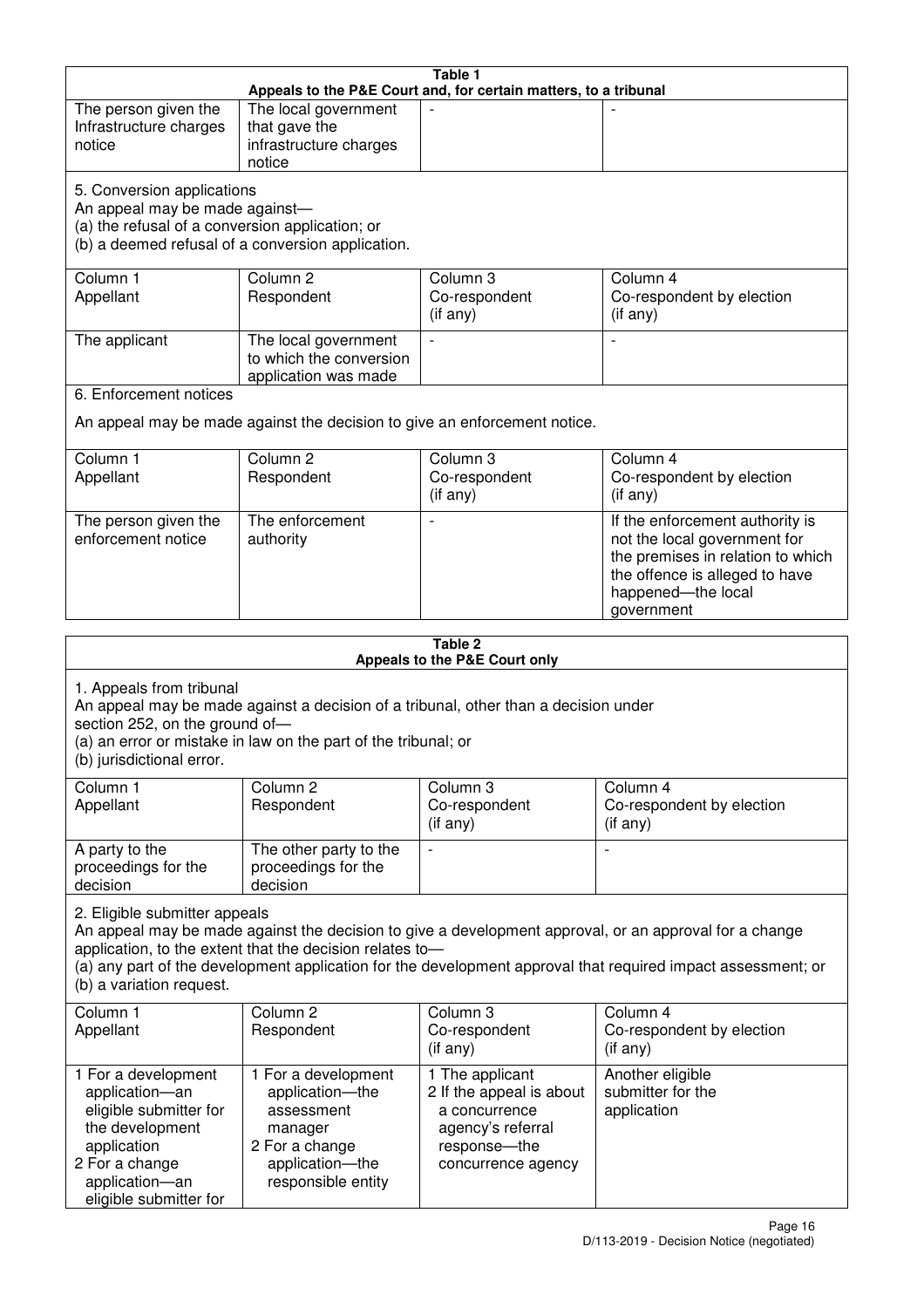| Table 2<br>Appeals to the P&E Court only                                                                                                                                                                                                                                                                                                                                                                           |                                                                                                                                                                                                      |                                                                                                                         |                                                                                        |  |  |  |
|--------------------------------------------------------------------------------------------------------------------------------------------------------------------------------------------------------------------------------------------------------------------------------------------------------------------------------------------------------------------------------------------------------------------|------------------------------------------------------------------------------------------------------------------------------------------------------------------------------------------------------|-------------------------------------------------------------------------------------------------------------------------|----------------------------------------------------------------------------------------|--|--|--|
| the change<br>application                                                                                                                                                                                                                                                                                                                                                                                          |                                                                                                                                                                                                      |                                                                                                                         |                                                                                        |  |  |  |
| 3. Eligible submitter and eligible advice agency appeals<br>An appeal may be made against a provision of a development approval, or failure to<br>include a provision in the development approval, to the extent the matter relates to-<br>(a) any part of the development application or the change application, for the development approval, that<br>required impact assessment; or<br>(b) a variation request. |                                                                                                                                                                                                      |                                                                                                                         |                                                                                        |  |  |  |
| Column <sub>1</sub><br>Appellant                                                                                                                                                                                                                                                                                                                                                                                   | Column <sub>2</sub><br>Respondent                                                                                                                                                                    | Column <sub>3</sub><br>Co-respondent<br>(if any)                                                                        | Column 4<br>Co-respondent by election<br>(if any)                                      |  |  |  |
| 1 For a development<br>application-an<br>eligible submitter for<br>the development<br>application<br>2 For a change<br>application-an<br>eligible submitter for<br>the change<br>application<br>3 An eligible advice<br>agency for the<br>development<br>application or change<br>application                                                                                                                      | 1 For a development<br>application-the<br>assessment<br>manager<br>2 For a change<br>application-the<br>responsible entity                                                                           | 1 The applicant<br>2 If the appeal is about<br>a concurrence<br>agency's referral<br>response-the<br>concurrence agency | Another eligible submitter for the<br>application                                      |  |  |  |
| 4. Compensation claims<br>An appeal may be made against-                                                                                                                                                                                                                                                                                                                                                           | (a) a decision under section 32 about a compensation claim; or<br>(b) a decision under section 265 about a claim for compensation; or<br>(c) a deemed refusal of a claim under paragraph (a) or (b). |                                                                                                                         |                                                                                        |  |  |  |
| Column <sub>1</sub><br>Appellant                                                                                                                                                                                                                                                                                                                                                                                   | Column <sub>2</sub><br>Respondent                                                                                                                                                                    | Column 3<br>Co-respondent<br>(if any)                                                                                   | Column 4<br>Co-respondent by election<br>(if any)                                      |  |  |  |
| A person dissatisfied<br>with the decision                                                                                                                                                                                                                                                                                                                                                                         | The local<br>government to which<br>the claim was made                                                                                                                                               |                                                                                                                         |                                                                                        |  |  |  |
| 5. Registered premises                                                                                                                                                                                                                                                                                                                                                                                             | An appeal may be made against a decision of the Minister under chapter 7, part 4.                                                                                                                    |                                                                                                                         |                                                                                        |  |  |  |
| Column 1<br>Appellant                                                                                                                                                                                                                                                                                                                                                                                              | Column <sub>2</sub><br>Respondent                                                                                                                                                                    | Column 3<br>Co-respondent<br>(if any)                                                                                   | Column 4<br>Co-respondent by election<br>(if any)                                      |  |  |  |
| 1 A person given a<br>decision notice about<br>the decision<br>2 If the decision is to<br>register premises or<br>renew the<br>registration of<br>premises-an owner<br>or occupier of<br>premises in the<br>affected area for the<br>registered premises<br>who is dissatisfied<br>with the decision                                                                                                               | The Minister                                                                                                                                                                                         |                                                                                                                         | If an owner or occupier starts the<br>appeal – the owner of the<br>registered premises |  |  |  |